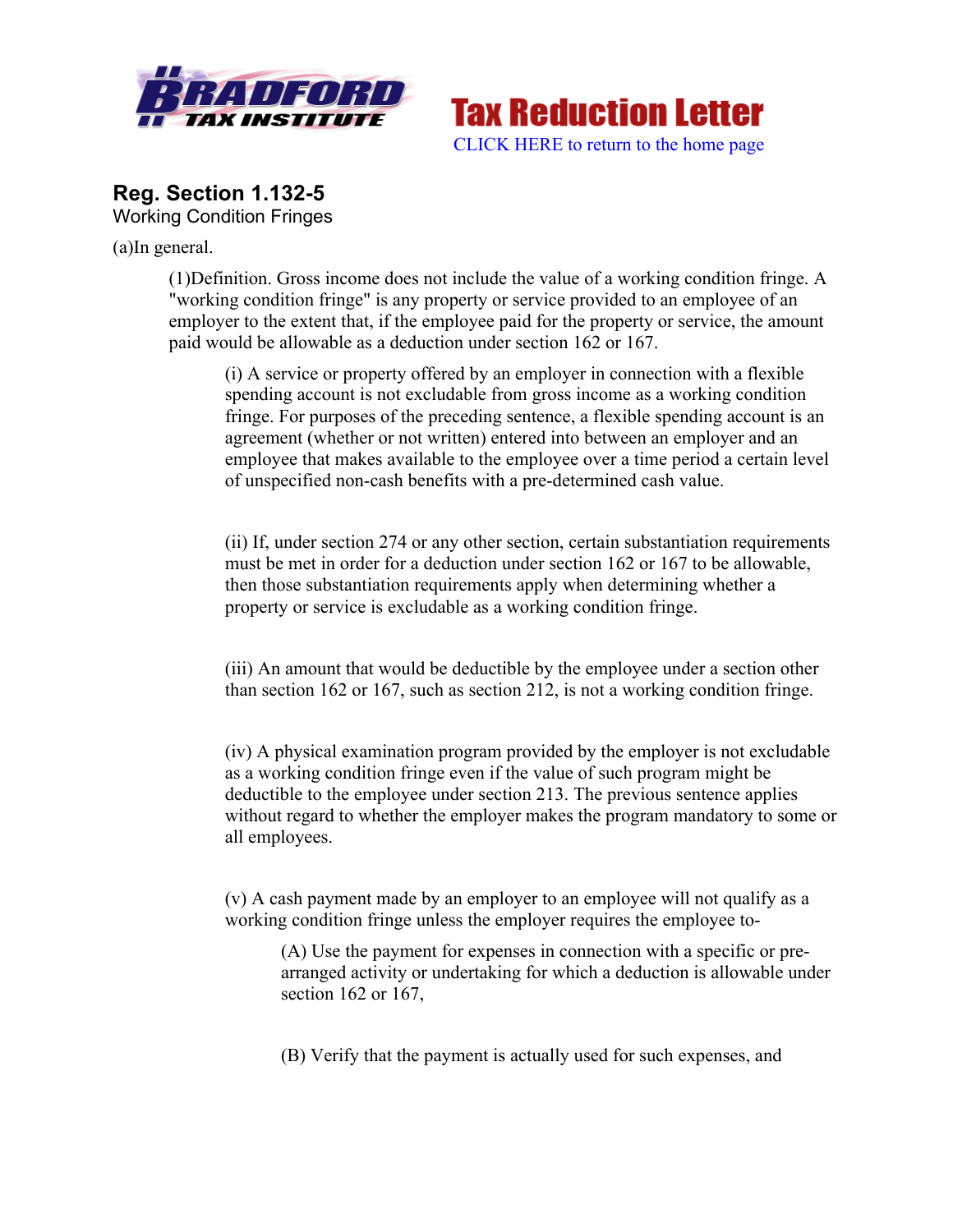(C) Return to the employer any part of the payment not so used.

(vi) The limitation of section 67(a) (relating to the two-percent floor on miscellaneous itemized deductions) is not considered when determining the amount of a working condition fringe. For example, assume that an employer provides a \$1,000 cash advance to Employee A and that the conditions of paragraph  $(a)(1)(v)$  of this section are not satisfied. Even to the extent A uses the allowance for expenses for which a deduction is allowable under section 162 or 167, because such cash payment is not a working condition fringe, section 67(a) applies. The \$1,000 payment is includible in A's gross income and subject to income and employment tax withholding. If, however, the conditions of paragraph  $(a)(1)(v)$  of this section are satisfied with respect to the payment, then the amount of A's working condition fringe is determined without regard to section 67(a). The \$1,000 payment is excludible from A's gross income and not subject to income and employment tax reporting and withholding.

#### (2)Trade or business of the employee.

(i) General. If the hypothetical payment for a property or service would be allowable as a deduction with respect to a trade or business of an employee other than the employee's trade or business of being an employee of the employer, it cannot be taken into account for purposes of determining the amount, if any, of the working condition fringe.

(ii) Examples. The rule of paragraph  $(a)(2)(i)$  of this section may be illustrated by the following examples:

Example (1). Assume that, unrelated to company X's trade or business and unrelated to employee A's trade or business of being an employee of company X, A is a member of the board of directors of company Y. Assume further that company X provides A with air transportation to a company Y board of director's meeting. A may not exclude from gross income the value of the air transportation to the meeting as a working condition fringe. A may, however, deduct such amount under section 162 if the section 162 requirements are satisfied. The result would be the same whether the air transportation was provided in the form of a flight on a commercial airline or a seat on a company X airplane.

Example (2). Assume the same facts as in example (1) except that A serves on the board of directors of company Z and company Z regularly purchases a significant amount of goods and services from company X. Because of the relationship between Company Z and A's employer, A's membership on Company Z's board of directors is related to A's trade or business of being an employee of Company X. Thus, A may exclude from gross income the value of air transportation to board meetings as a working condition fringe.

Example (3). Assume the same facts as in example (1) except that A serves on the board of directors of a charitable organization. Assume further that the service by A on the charity's board is substantially related to company X's trade or business.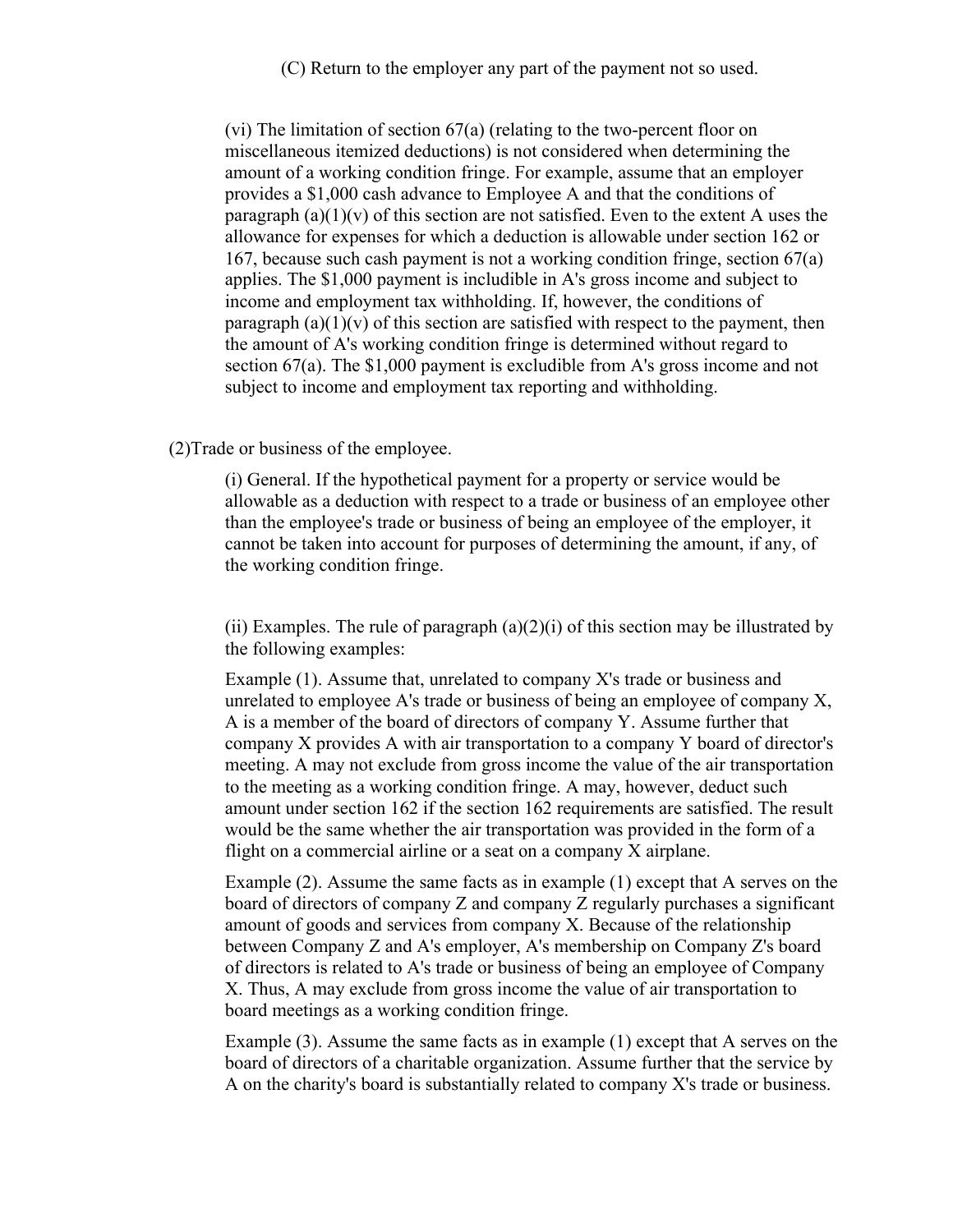In this case, A may exclude from gross income the value of air transportation to board meetings as a working condition fringe.

Example  $(4)$ . Assume the same facts as in example  $(3)$  except that company X also provides A with the use of a company X conference room which A uses for monthly meetings relating to the charitable organization. Also assume that A uses company X's copy machine and word processor each month in connection with functions of the charitable organization. Because of the substantial business benefit that company X derives from A's service on the board of the charity, A may exclude as a working condition fringe the value of the use of company X property in connection with the charitable organization.

#### (b)Vehicle allocation rules.

(1)In general.

(i) General rule. In general, with respect to an employer-provided vehicle, the amount excludable as a working condition fringe is the amount that would be allowable as a deduction under section 162 or 167 if the employee paid for the availability of the vehicle. For example, assume that the value of the availability of an employer-provided vehicle for a full year is \$2,000, without regard to any working condition fringe (i.e., assuming all personal use). Assume further that the employee drives the vehicle 6,000 miles for his employer's business and 2,000 miles for reasons other than the employer's business. In this situation, the value of the working condition fringe is \$2,000 multiplied by a fraction, the numerator of which is the business-use mileage (6,000 miles) and the denominator of which is the total mileage (8,000 miles). Thus, the value of the working condition fringe is \$1,500. The total amount includible in the employee's gross income on account of the availability of the vehicle is  $$500 ($2,000 - $1,500)$ . For purposes of this section, the term "vehicle" has the meaning given the term in  $\S1.61-21(e)(2)$ . Generally, when determining the amount of an employee's working condition fringe, miles accumulated on the vehicle by all employees of the employer during the period in which the vehicle is available to the employee are considered. For example, assume that during the year in which the vehicle is available to the employee in the above example, other employees accumulate 2,000 additional miles on the vehicle (while the employee is not in the automobile). In this case, the value of the working condition fringe is \$2,000 multiplied by a fraction, the numerator of which is the business-use mileage by the employee (including all mileage (business and personal) accumulated by other employees) (8,000 miles) and the denominator of which is the total mileage (including all mileage accumulated by other employees) (10,000 miles). Thus, the value of the working condition fringe is \$1,600; the total amount includible in the employee's gross income on account of the availability of the vehicle is \$400 (\$2,000 − \$1,600). If, however, substantially all of the use of the automobile by other employees in the employer's business is limited to a certain period, such as the last three months of the year, the miles driven by the other employees during that period would not be considered when determining the employee's working condition fringe exclusion. Similarly, miles driven by other employees are not considered if the pattern of use of the employer-provided automobiles is designed to reduce Federal taxes. For example, assume that an employer provides employees A and B each with the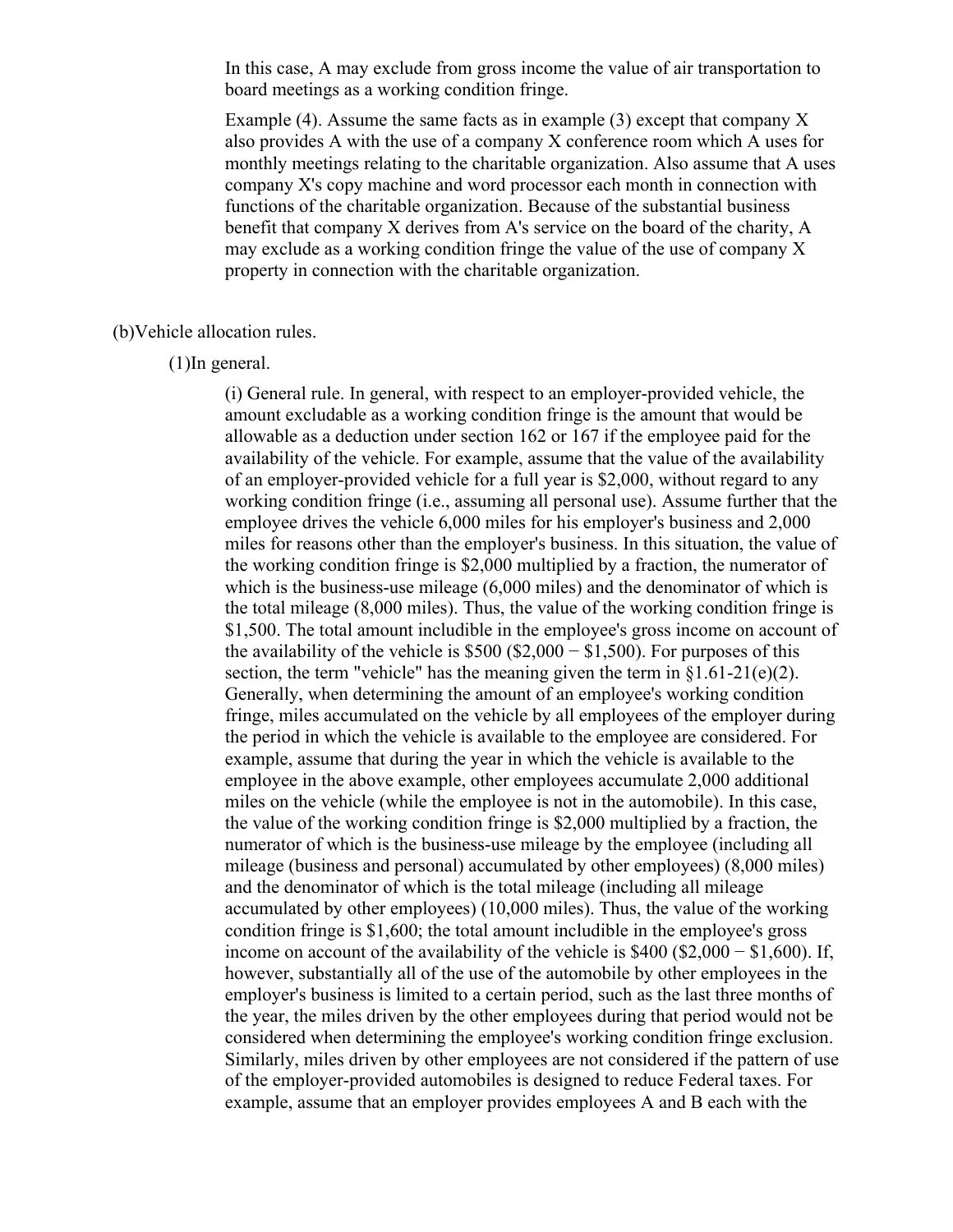availability of an employer-provided automobile and that A uses the automobile assigned to him 80 percent for the employer's business and that B uses the automobile assigned to him 30 percent for the employer's business. If A and B alternate the use of their assigned automobiles each week in such a way as to achieve a reduction in federal taxes, then the employer may count only miles placed on the automobile by the employee to whom the automobile is assigned when determining each employee's working condition fringe.

(ii) Use by an individual other than the employee. For purposes of this section, if the availability of a vehicle to an individual would be taxed to an employee, use of the vehicle by the individual is included in references to use by the employee.

(iii) Provision of an expensive vehicle for personal use. If an employer provides an employee with a vehicle that an employee may use in part for personal purposes, there is no working condition fringe exclusion with respect to the personal miles driven by the employee; if the employee paid for the availability of the vehicle, he would not be entitled to deduct under section 162 or 167 any part of the payment attributable to personal miles. The amount of the inclusion is not affected by the fact that the employee would have chosen the availability of a less expensive vehicle. Moreover, the result is the same even though the decision to provide an expensive rather than an inexpensive vehicle is made by the employer for bona fide noncompensatory business reasons.

(iv) Total value inclusion. In lieu of excluding the value of a working condition fringe with respect to an automobile, an employer using the automobile lease valuation rule of §1.61-21(d) may include in an employee's gross income the entire Annual Lease Value of the automobile. Any deduction allowable to the employee under section 162 or 167 with respect to the automobile may be taken on the employee's income tax return. The total inclusion rule of this paragraph  $(b)(1)(iv)$  is not available if the employer is valuing the use or availability of a vehicle under general valuation principles or a special valuation rule other than the automobile lease valuation rule. See §§1.162-25 and 1.162-25T for rules relating to the employee's deduction.

(v) Shared usage. In calculating the working condition fringe benefit exclusion with respect to a vehicle provided for use by more than one employee, an employer shall compute the working condition fringe in a manner consistent with the allocation of the value of the vehicle under section  $1.61-21(c)(2)(ii)(B)$ .

(2)Use of different employer-provided vehicles. The working condition fringe exclusion must be applied on a vehicle-by-vehicle basis. For example, assume that automobile Y is available to employee D for 3 days in January and for 5 days in March, and automobile Z is available to D for a week in July. Assume further that the Daily Lease Value, as defined in  $\S1.61-21(d)(4)(ii)$ , of each automobile is \$50. For the eight days of availability of Y in January and March, D uses Y 90 percent for business (by mileage). During July,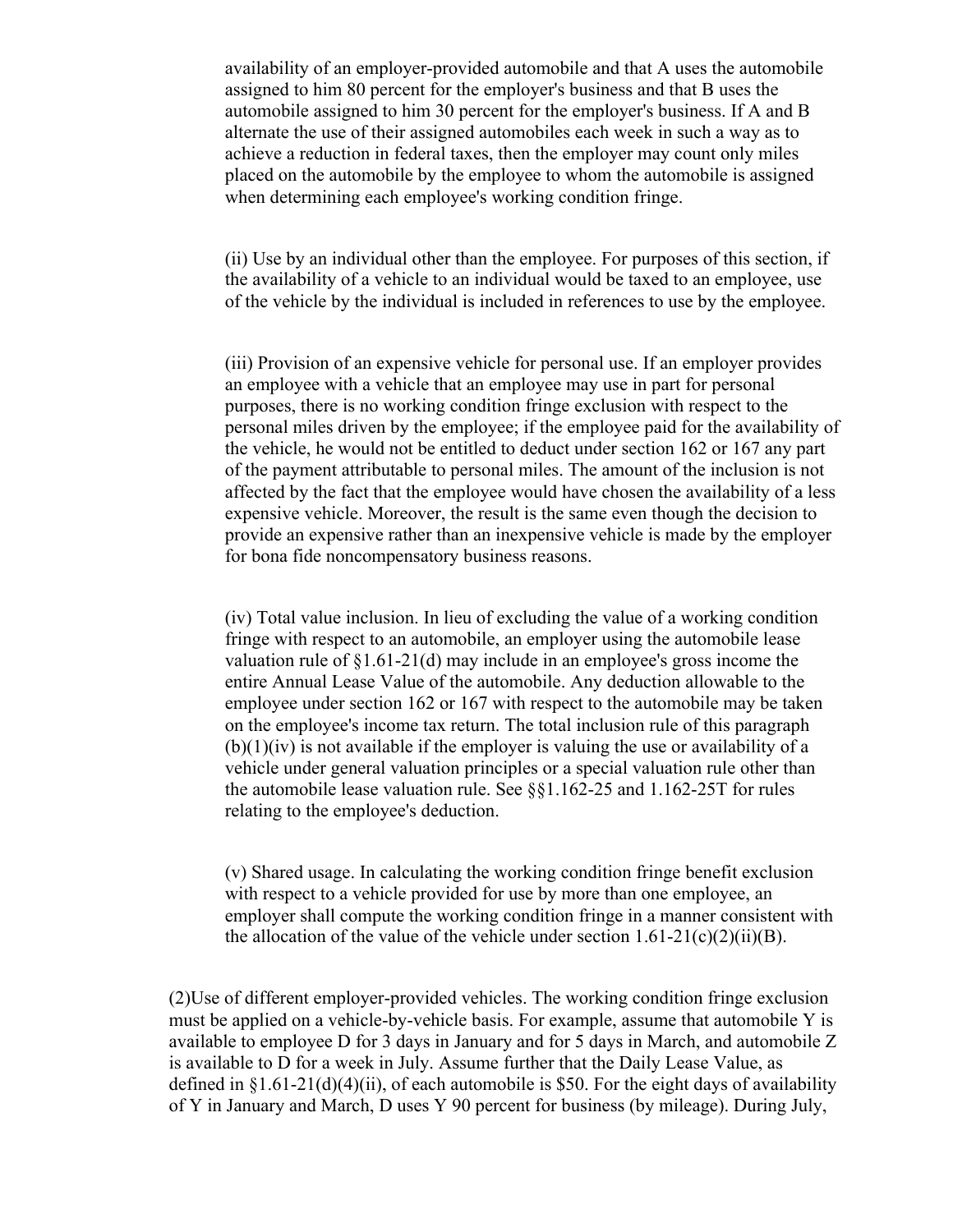D uses Z 60 percent for business (by mileage). The value of the working condition fringe is determined separately for each automobile. Therefore, the working condition fringe for Y is \$360 (\$400  $\times$  .90) leaving an income inclusion of \$40. The working condition fringe for Z is \$210 (\$350  $\times$  .60), leaving an income inclusion of \$140. If the value of the availability of an automobile is determined under the Annual Lease Value rule for one period and Daily Lease Value rule for a second period (see §1.61-21(d)), the working condition fringe exclusion must be calculated separately for the two periods.

(3)Provision of a vehicle and chauffeur services.

(i) General rule. In general, with respect to the value of chauffeur services provided by an employer, the amount excludable as a working condition fringe is the amount that would be allowable as a deduction under section 162 or 167 if the employee paid for the chauffeur services. The working condition fringe with respect to a chauffeur is determined separately from the working condition fringe with respect to the vehicle. An employee may exclude from gross income the excess of the value of the chauffeur services over the value of the chauffeur services for personal purposes (such as commuting) as determined under §1.61-  $21(b)(5)$ . See §1.61-21(b)(5) for additional rules and examples concerning the valuation of chauffeur services. See  $\S1.132-5(m)(5)$  for rules relating to an exclusion from gross income for the value of bodyguard/chauffeur services. When determining whether miles placed on the vehicle are for the employer's business, miles placed on the vehicle by a chauffeur between the chauffeur's residence and the place at which the chauffeur picks up (or drops off) the employee are with respect to the employee (but not the chauffeur) considered to be miles placed on the vehicle for the employer's business and thus eligible for the working condition fringe exclusion. Thus, because miles placed on the vehicle by a chauffeur between the chauffeur's residence and the place at which the chauffeur picks up (or drops off) the employee are not considered business miles with respect to the chauffeur, the value of the availability of the vehicle for commuting is includible in the gross income of the chauffeur. For general and special rules concerning the valuation of the use of employer-provided vehicles, see paragraphs (b) through (f) of §1.61-21.

(ii) Examples. The rules of paragraph  $(b)(3)(i)$  of this section are illustrated by the following examples:

Example (1). Assume that an employer makes available to an employee an automobile and a chauffeur. Assume further that the value of the chauffeur services determined in accordance with §1.61-21 is \$30,000 and that the chauffeur spends 30 percent of each workday driving the employee for personal purposes. There may be excluded from the employee's income 70 percent of \$30,000, or \$21,000, leaving an income inclusion with respect to the chauffeur services of \$9,000.

Example (2). Assume that the value of the availability of an employer-provided vehicle for a year is \$4,850 and that the value of employer-provided chauffeur services with respect to the vehicle for the year is \$20,000. Assume further that 40 percent of the miles placed on the vehicle are for the employer's business and that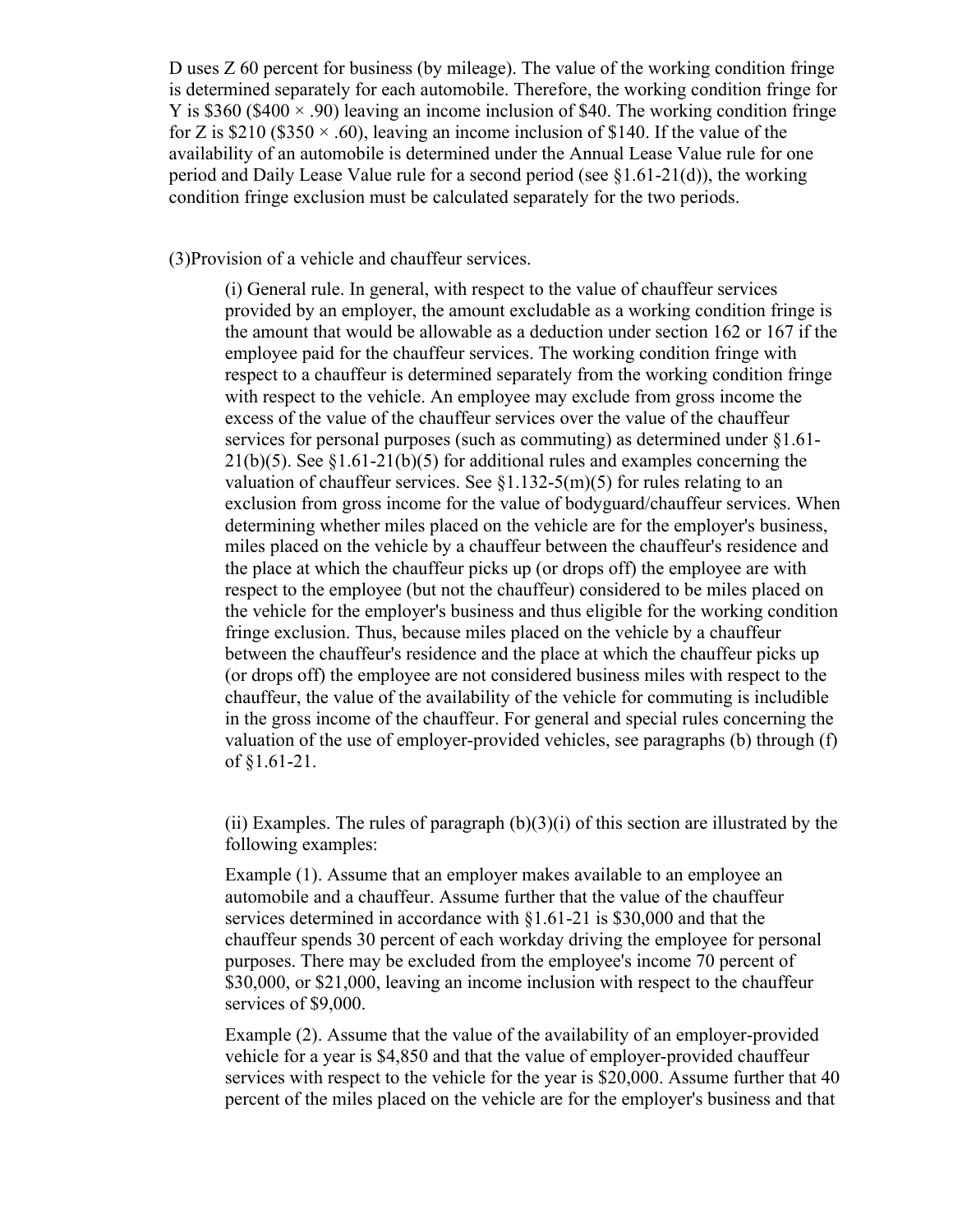60 percent are for other purposes. In addition, assume that the chauffeur spends 25 percent of each workday driving the employee for personal purposes (i.e., 2 hours). The value of the chauffeur services includible in the employee's income is 25 percent of \$20,000, or \$5,000. The excess of \$20,000 over \$5,000 or \$15,000 is excluded from the employee's income as a working condition fringe. The amount excludable as a working condition fringe with respect to the vehicle is 40 percent of \$4,850, or \$1,940 and the amount includible is \$4,850 − \$1,940, or \$2,910.

#### (c)Applicability of substantiation requirements of sections 162 and 274(d).

(1)In general. The value of property or services provided to an employee may not be excluded from the employee's gross income as a working condition fringe, by either the employer or the employee, unless the applicable substantiation requirements of either section 274(d) or section 162 (whichever is applicable) and the regulations thereunder are satisfied. The substantiation requirements of section 274(d) apply to an employee even if the requirements of section 274 do not apply to the employee's employer for deduction purposes (such as when the employer is a tax-exempt organization or a governmental unit).

(2)Section 274(d) requirements. The substantiation requirements of section 274(d) are satisfied by "adequate records or sufficient evidence corroborating the [employee's] own statement". Therefore, such records or evidence provided by the employee, and relied upon by the employer to the extent permitted by the regulations promulgated under section 274(d), will be sufficient to substantiate a working condition fringe exclusion.

#### (d)Safe harbor substantiation rules.

(1)In general. §1.274-6T provides that the substantiation requirements of section 274(d) and the regulations thereunder may be satisfied, in certain circumstances, by using one or more of the safe harbor rules prescribed in §1.274-6T. If the employer uses one of the safe harbor rules prescribed in  $\S1.274-6T$  during a period with respect to a vehicle (as defined in  $\S1.61-21(e)(2)$ , that rule must be used by the employer to substantiate a working condition fringe exclusion with respect to that vehicle during the period. An employer that is exempt from Federal income tax may still use one of the safe harbor rules (if the requirements of that section are otherwise met during a period) to substantiate a working condition fringe exclusion with respect to a vehicle during the period. If the employer uses one of the methods prescribed in §1.274-6T during a period with respect to an employer-provided vehicle, that method may be used by an employee to substantiate a working condition fringe exclusion with respect to the same vehicle during the period, as long as the employee includes in gross income the amount allocated to the employee pursuant to  $\S1.274$ -6T and this section. (See  $\S1.61$ -21(c)(2) for other rules concerning when an employee must include in income the amount determined by the employer.) If, however, the employer uses the safe harbor rule prescribed in  $\S 1.274$ - $6T(a)(2)$  or (3) and the employee without the employer's knowledge uses the vehicle for purposes other than de minimis personal use (in the case of the rule prescribed in §1.274-  $6T(a)(2)$ ), or for purposes other than de minimis personal use and commuting (in the case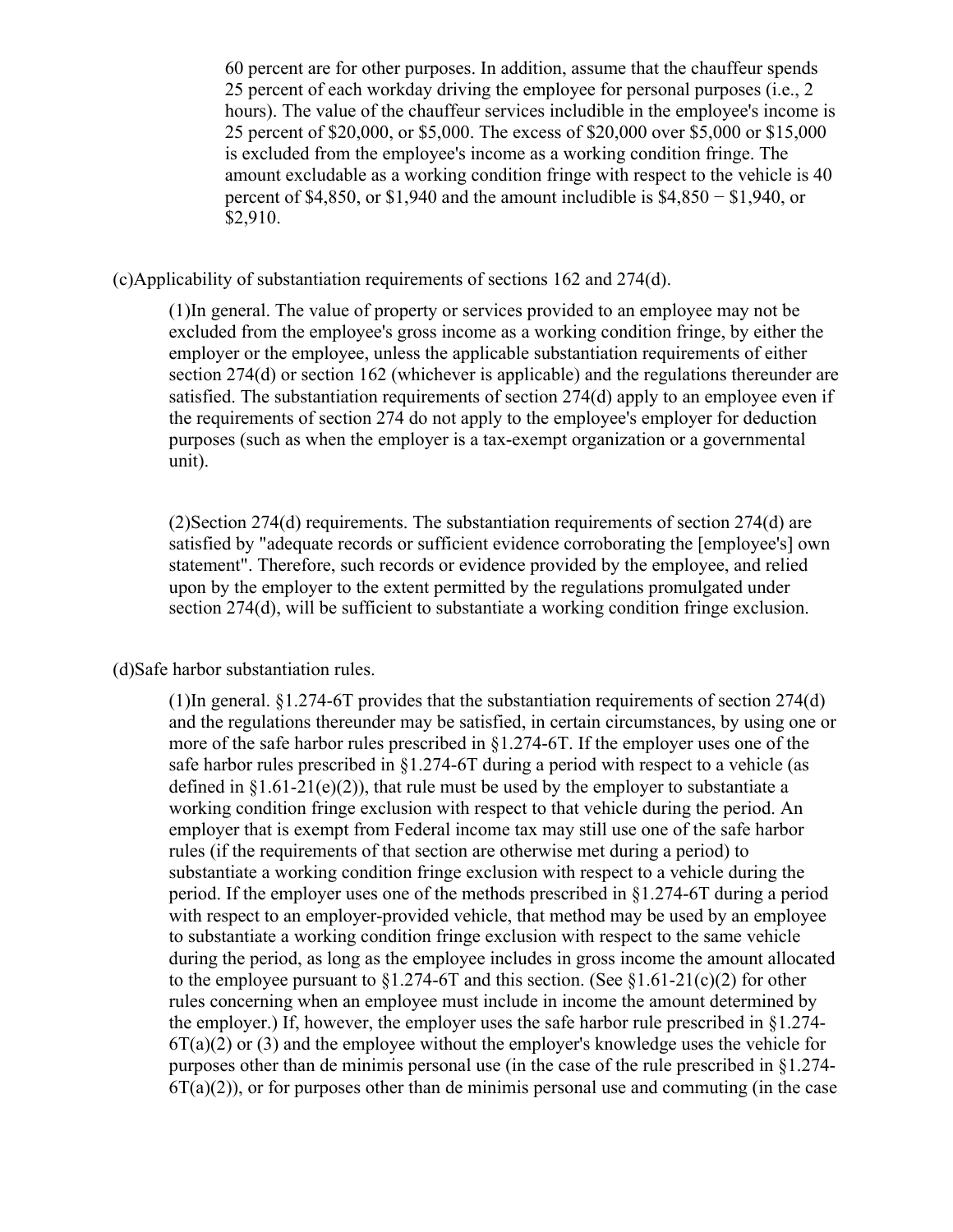of the rule prescribed in  $\S1.274-6T(a)(3)$ , then the employee must include an additional amount in income for the unauthorized use of the vehicle.

(2)Period for use of safe harbor rules. The rules prescribed in this paragraph (d) assume that the safe harbor rules prescribed in §1.274-6T are used for a one-year period. Accordingly, references to the value of the availability of a vehicle, amounts excluded as a working condition fringe, etc., are based on a one-year period. If the safe harbor rules prescribed in §1.274-6T are used for a period of less than a year, the amounts referred to in the previous sentence must be adjusted accordingly. For purposes of this section, the term "personal use" has the same meaning as prescribed in  $$1.274-6T(e)(5)$ .

(e)Safe harbor substantiation rule for vehicles not used for personal purposes. For a vehicle described in  $\S 1.274-6T(a)(2)$  (relating to certain vehicles not used for personal purposes), the working condition fringe exclusion is equal to the value of the availability of the vehicle if the employer uses the method prescribed in  $\S1.274-6T(a)(2)$ .

(f)Safe harbor substantiation rule for vehicles not available to employees for personal use other than commuting. For a vehicle described in  $\S1.274-6T(a)(3)$  (relating to certain vehicles not used for personal purposes other than commuting), the working condition fringe exclusion is equal to the value of the availability of the vehicle for purposes other than commuting if the employer uses the method prescribed in  $\S1.274-6T(a)(3)$ . This rule applies only if the special rule for valuing commuting use, as prescribed in §1.61-21(f), is used and the amount determined under the special rule is either included in the employee's income or reimbursed by the employee.

(g)Safe harbor substantiation rule for vehicles used in connection with the business of farming that are available to employees for personal use.

(1)In general. For a vehicle described in §1.274-6T(b) (relating to certain vehicles used in connection with the business of farming), the working condition fringe exclusion is calculated by multiplying the value of the availability of the vehicle by 75 percent.

(2)Vehicles available to more than one individual. If the vehicle is available to more than one individual, the employer must allocate the gross income inclusion attributable to the vehicle (25 percent of the value of the availability of the vehicle) among the employees (and other individuals whose use would not be attributed to an employee) to whom the vehicle was available. This allocation must be done in a reasonable manner to reflect the personal use of the vehicle by the individuals. An amount that would be allocated to a sole proprietor reduces the amounts that may be allocated to employees but is otherwise to be disregarded for purposes of this paragraph (g). For purposes of this paragraph (g), the value of the availability of a vehicle may be calculated as if the vehicle were available to only one employee continuously and without regard to any working condition fringe exclusion.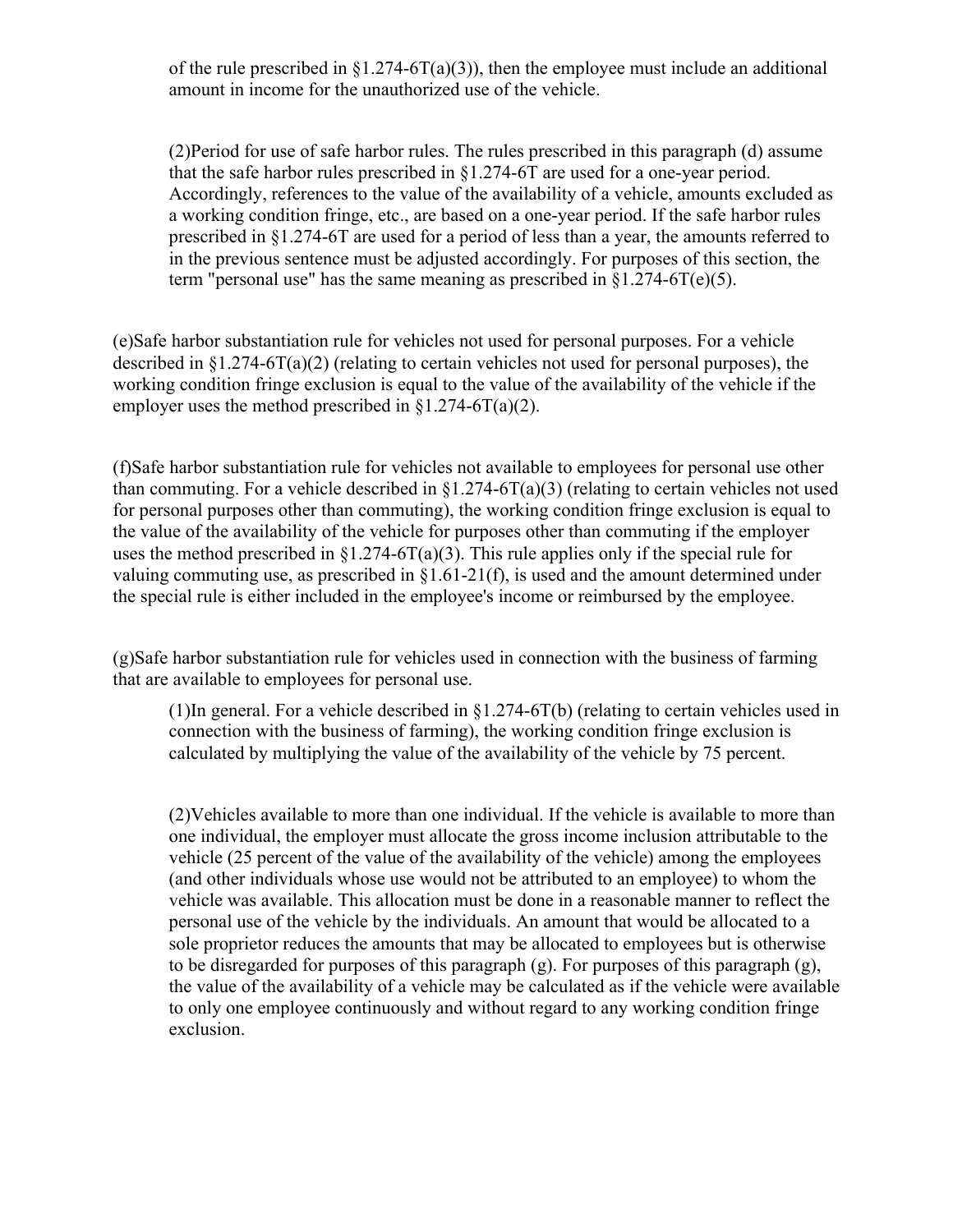(3)Examples. The following examples illustrate a reasonable allocation of gross income with respect to an employer-provided vehicle between two employees:

Example (1). Assume that two farm employees share the use of a vehicle that for a calendar year is regularly used directly in connection with the business of farming and qualifies for use of the rule in §1.274-6T(b). Employee A uses the vehicle in the morning directly in connection with the business of farming and employee B uses the vehicle in the afternoon directly in connection with the business of farming. Assume further that employee B takes the vehicle home in the evenings and on weekends. The employer should allocate all the income attributable to the availability of the vehicle to employee B.

Example (2). Assume that for a calendar year, farm employees C and D share the use of a vehicle that is regularly used directly in connection with the business of farming and qualifies for use of the rule in §1.274-6T(b). Assume further that the employees alternate taking the vehicle home in the evening and alternate the availability of the vehicle for personal purposes on weekends. The employer should allocate the income attributable to the availability of the vehicle for personal use (25 percent of the value of the availability of the vehicle) equally between the two employees.

Example (3). Assume the same facts as in example (2) except that C is the sole proprietor of the farm. Based on these facts, C should allocate the same amount of income to D as was allocated to D in example (2). No other income attributable to the availability of the vehicle for personal use should be allocated.

(h)Qualified nonpersonal use vehicles.

(1)In general. Except as provided in paragraph (h)(2) of this section, 100 percent of the value of the use of a qualified nonpersonal use vehicle (as described in  $\S1.274-5(k)$ ) is excluded from gross income as a working condition fringe, provided that, in the case of a vehicle described in  $\S$  1.274-5(k)(3) through (8), the use of the vehicle conforms to the requirements of paragraphs  $(k)(3)$  through  $(8)$ .

(2)Shared usage of qualified nonpersonal use vehicles. In general, a working condition fringe under this paragraph (h) is available to the driver and all passengers of a qualified nonpersonal use vehicle. However, a working condition fringe under this paragraph (h) is available only with respect to the driver and not with respect to any passengers of a qualified nonpersonal use vehicle described in  $\S 1.274-5(k)(2)(ii)(L)$  or (P).

# (i)[Reserved]

(j)Application of section 280F. In determining the amount, if any, of an employee's working condition fringe, section 280F and the regulations thereunder do not apply. For example, assume that an employee has available for a calendar year an employer-provided automobile with a fair market value of \$28,000. Assume further that the special rule provided in §1.61-21(d) is used yielding an Annual Lease Value, as defined in §1.61-21(d), of \$7,750, and that all of the employee's use of the automobile is for the employer's business. The employee would be entitled to exclude as a working condition fringe the entire Annual Lease Value, despite the fact that if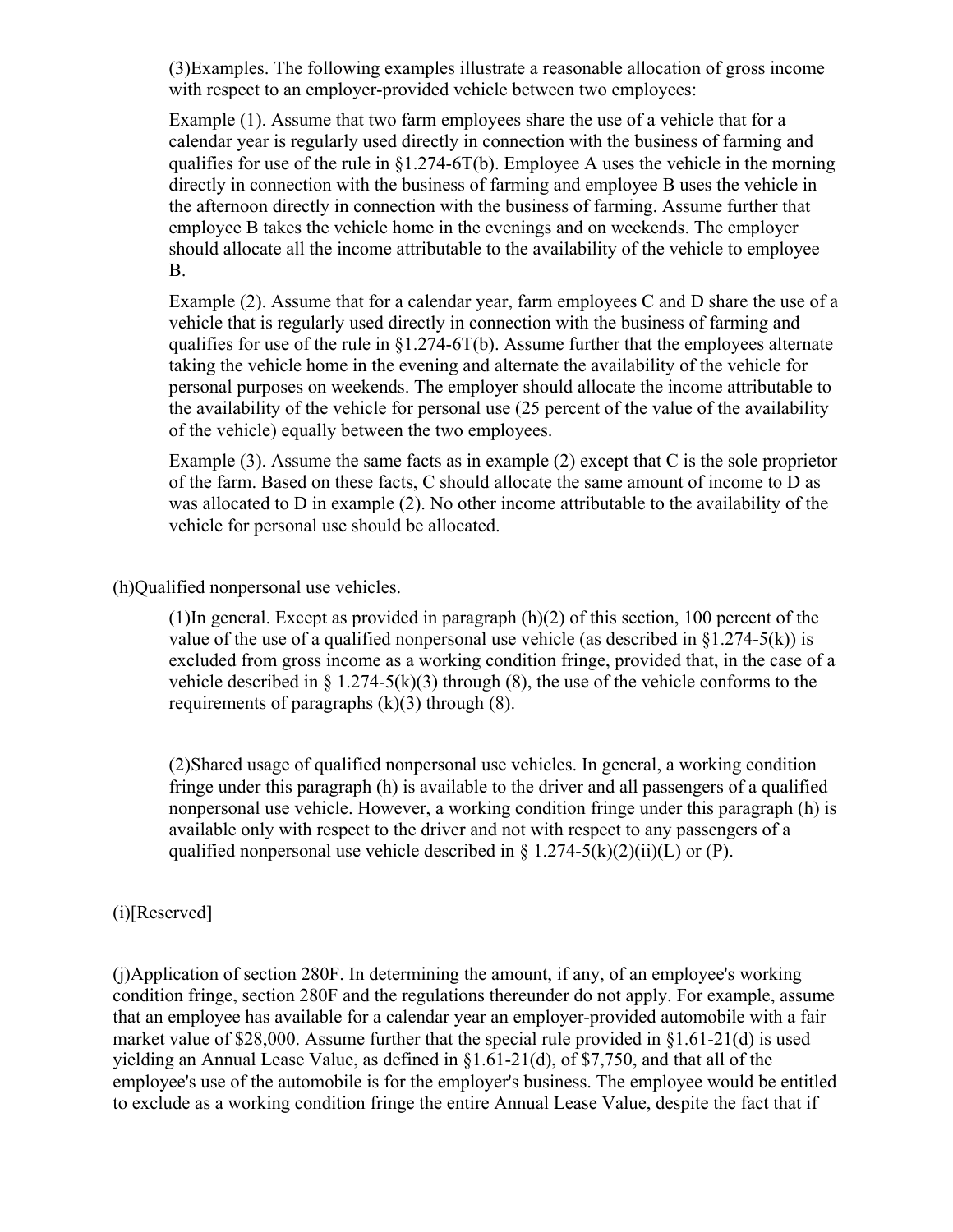the employee paid for the availability of the automobile, an income inclusion would be required under  $\S1.280F-6(d)(1)$ . This paragraph (j) does not affect the applicability of section 280F to the employer with respect to such employer-provided automobile, nor does it affect the applicability of section 274 to either the employer or the employee. For rules concerning substantiation of an employee's working condition fringe, see paragraph (c) of this section.

(k)Aircraft allocation rule. In general, with respect to a flight on an employer-provided aircraft, the amount excludable as a working condition fringe is the amount that would be allowable as a deduction under section 162 or 167 if the employee paid for the flight on the aircraft. For example, if employee P and P's spouse fly on P's employer's airplane primarily for business reasons of P's employer so that P could deduct the expenses relating to the trip to the extent of P's payments, the value of the flights is excludable from gross income as a working condition fringe. However, if P's children accompany P on the trip primarily for personal reasons, the value of the flights by P's children are includible in P's gross income. See  $\S1.61-21(g)$  for special rules for valuing personal flights on employer-provided aircraft.

# (l)[Reserved]

(m)Employer-provided transportation for security concerns.

(1)In general. The amount of a working condition fringe exclusion with respect to employer-provided transportation is the amount that would be allowable as a deduction under section 162 or 167 if the employee paid for the transportation. Generally, if an employee pays for transportation taken for primarily personal purposes, the employee may not deduct any part of the amount paid. Thus, the employee may not generally exclude the value of employer-provided transportation as a working condition fringe if such transportation is primarily personal. If, however, for bona fide business-oriented security concerns, the employee purchases transportation that provides him or her with additional security, the employee may generally deduct the excess of the amount actually paid for the transportation over the amount the employee would have paid for the same mode of transportation absent the bona fide business-oriented security concerns. This is the case whether or not the employee would have taken the same mode of transportation absent the bona fide business-oriented security concerns. With respect to a vehicle, the phrase "the same mode of transportation" means use of the same vehicle without the additional security aspects, such as bulletproof glass. With respect to air transportation, the phrase "the same mode of transportation" means comparable air transportation. These same rules apply to the determination of an employee's working condition fringe exclusion. For example, if an employer provides an employee with a vehicle for commuting and, because of bona fide business-oriented security concerns, the vehicle is specially designed for security, then the employee may exclude from gross income the value of the special security design as a working condition fringe. The employee may not exclude the value of the commuting from income as a working condition fringe because commuting is a nondeductible personal expense. However, if an independent security study meeting the requirements of paragraph  $(m)(2)(v)$  of this section has been performed with respect to a government employee, the government employee may exclude the value of the personal use (other than commuting) of the employer-provided vehicle that the security study determines to be reasonable and necessary for local transportation.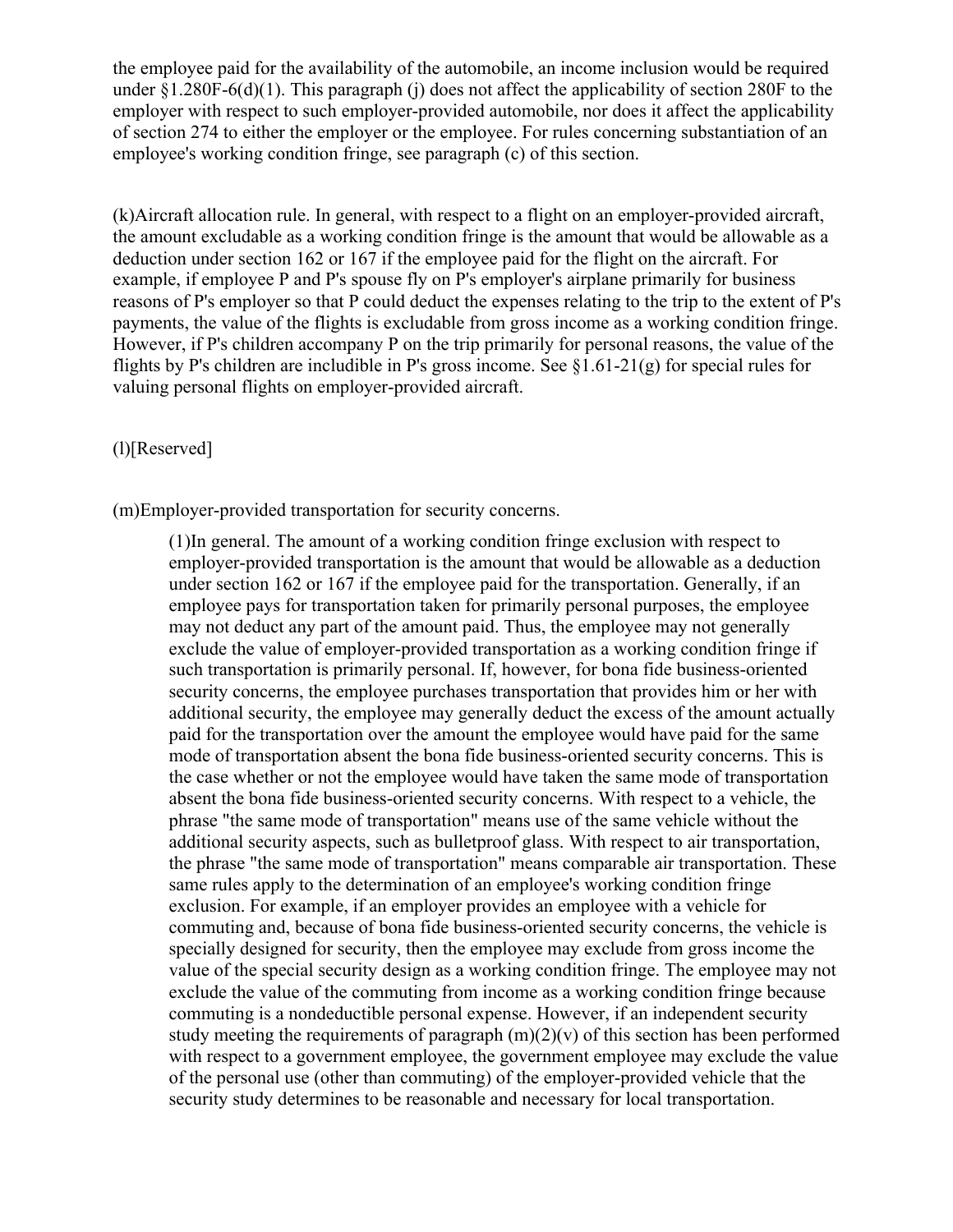Similarly, if an employee travels on a personal trip in an employer-provided aircraft for bona fide business-oriented security concerns, the employee may exclude the excess, if any, of the vale of the flight over the amount the employee would have paid for the same mode of transportation, but for the bona fide business-oriented security concerns. Because personal travel is a nondeductible expense, the employee may not exclude the total value of the trip as a working condition fringe.

(2)Demonstration of bona fide business-oriented security concerns.

(i) In general. For purposes of this paragraph (m), a bona fide business-oriented security concern exists only if the facts and circumstances establish a specific basis for concern regarding the safety of the employee. A generalized concern for an employee's safety is not a bona fide business-oriented security concern. Once a bona fide business-oriented security concern is determined to exist with respect to a particular employee, the employer must periodically evaluate the situation for purposes of determining whether the bona fide business-oriented security concern still exists. Example of factors indicating a specific basis for concern regarding the safety of an employee are-

(A) A threat of death or kidnapping of, or serious bodily harm to, the employee or a similarly situated employee because of either employee's status as an employee of the employer; or

(B) A recent history of violent terrorist activity (such as bombings) in the geographic area in which the transportation is provided, unless that activity is focused on a group of individuals which does not include the employee (or a similarly situated employee of an employer), or occurs to a significant degree only in a location within the geographic area where the employee does not travel.

(ii) Establishment of overall security program. Notwithstanding anything in paragraph  $(m)(2)(i)$  of this section to the contrary, no bona fide business-oriented security concern will be deemed to exist unless the employee's employer establishes to the satisfaction of the Commissioner that an overall security program has been provided with respect to the employee involved. An overall security program is deemed to exist if the requirements of paragraph  $(m)(2)(iv)$  of this section are satisfied (relating to an independent security study).

# (iii) Overall security program.

(A) Defined. An overall security program is one in which security is provided to protect the employee on a 24-hour basis. The employee must be protected while at the employee's residence, while commuting to and from the employee's workplace, and while at the employee's workplace. In addition, the employee must be protected while traveling both at home and away from home, whether for business or personal purposes. An overall security program must include the provision of a bodyguard/chauffeur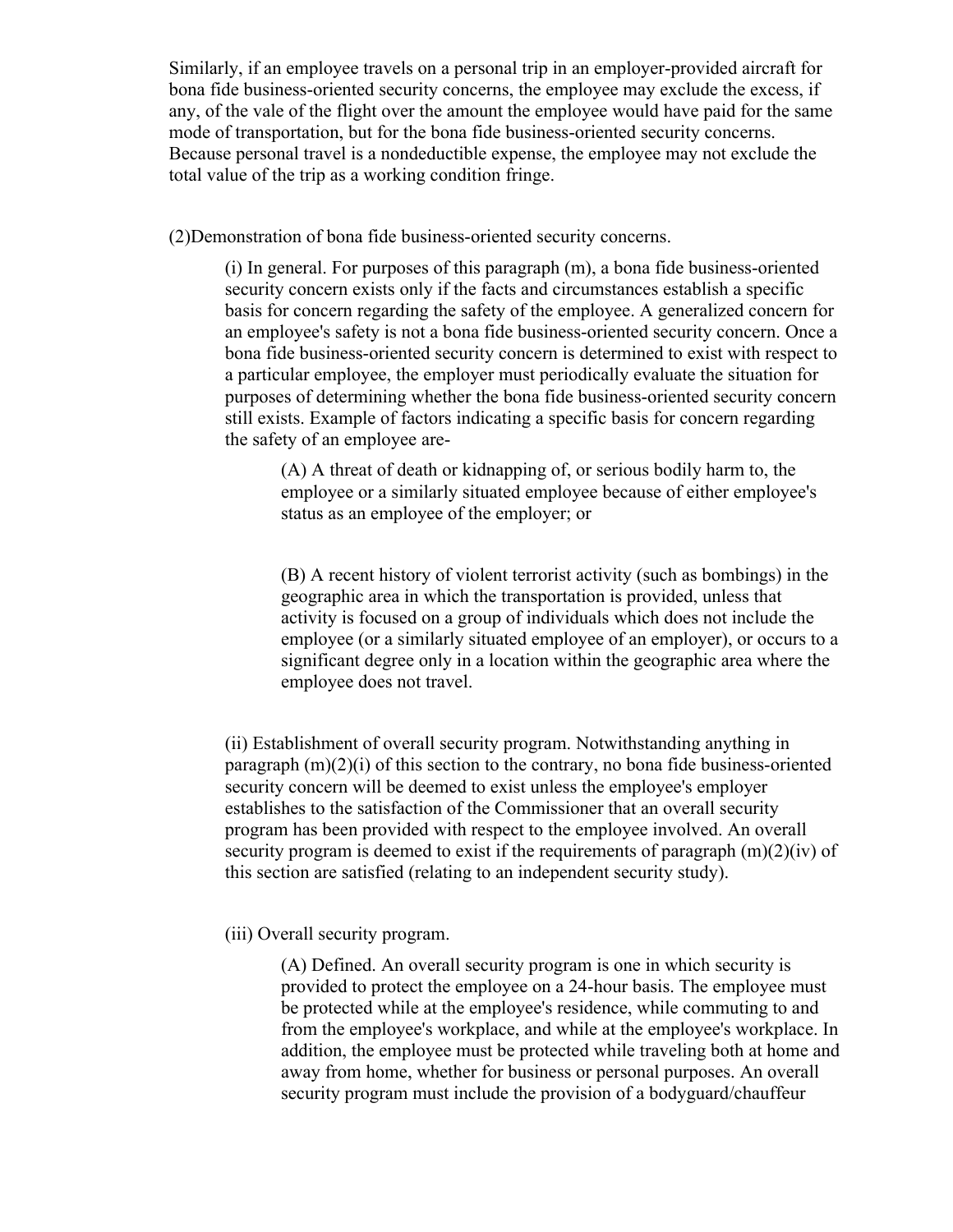who is trained in evasive driving techniques; an automobile specially equipped for security; guards, metal detectors, alarms, or similar methods of controlling access to the employee's workplace and residence; and, in appropriate cases, flights on the employer's aircraft for business and personal reasons.

(B) Application. There is no overall security program when, for example, security is provided at the employee's workplace but not at the employee's residence. In addition, the fact that an employer requires an employee to travel on the employer's aircraft, or in an employer-provided vehicle that contains special security features, does not alone constitute an overall security program. The preceding sentence applies regardless of the existence of a corporate or other resolution requiring the employee to travel in the employer's aircraft or vehicle for personal as well as business reasons.

(iv) Effect of an independent security study. An overall security program with respect to an employee is deemed to exist if the conditions of this paragraph  $(m)(2)(iv)$  are satisfied:

(A) A security study is performed with respect to the employer and the employee (or a similarly situated employee of the employer) by an independent security consultant;

(B) The security study is based on an objective assessment of all facts and circumstances;

(C) The recommendation of the security study is that an overall security program (as defined in paragraph  $(m)(2)(iii)$  of this section) is not necessary and the recommendation is reasonable under the circumstances; and

(D) The employer applies the specific security recommendations contained in the security study to the employee on a consistent basis.

The value of transportation-related security provided pursuant to a security study that meets the requirements of this paragraph  $(m)(2)(iv)$  may be excluded from income if the security study conclusions are reasonable and, but for the bona fide business-oriented security concerns, the employee would not have had such security. No exclusion from income applies to security provided by the employer that is not recommended in the security study. Security study conclusions may be reasonable even if, for example, it is recommended that security be limited to certain geographic areas, as in the case in which air travel security is provided only in certain foreign countries.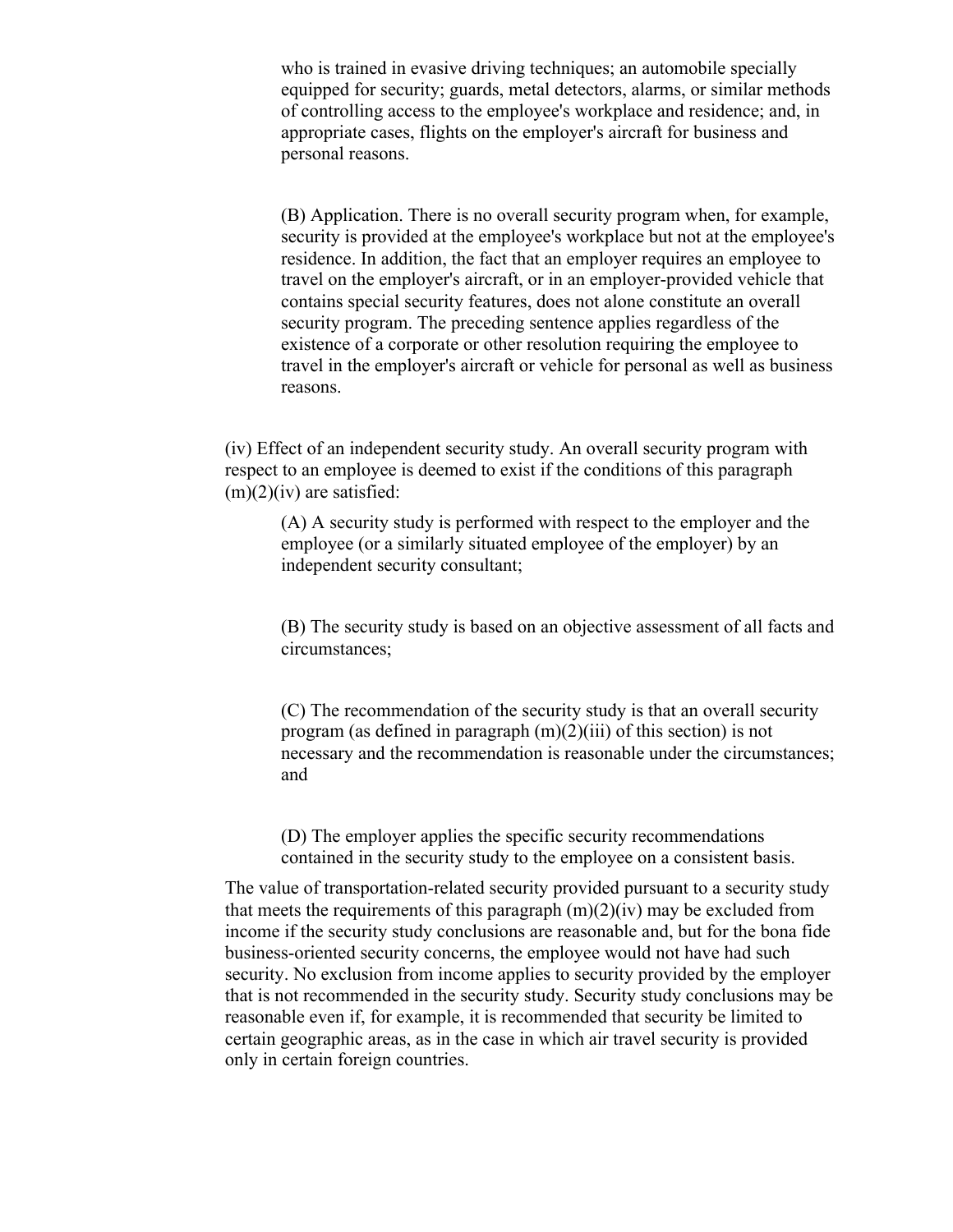(v) Independent security study with respect to government employees. For purposes of establishing the existence of an overall security program under paragraph  $(m)(2)(ii)$  of this section with respect to a particular government employee, a security study conducted by the government employer (including an agency or instrumentality thereof) will be treated as a security study pursuant to paragraph  $(m)(2)(iv)$  of this section if, in lieu of the conditions of paragraphs  $(m)(2)(iv)(A)$  through (D) of this section, the following conditions are satisfied:

(A) The security study is conducted by a person expressly designated by the government employer as having the responsibility and independent authority to determine both the need for employer-provided security and the appropriate protective services in response to that determination;

(B) The security study is conducted in accordance with written internal procedures that require an independent and objective assessment of the facts and circumstances, such as the nature of the threat to the employee, the appropriate security response to that threat, an estimate of the length of time protective services will be necessary, and the extent to which employer-provided transportation may be necessary during the period of protection;

(C) With respect to employer-provided transportation, the security study evaluates the extent to which personal use, including commuting, by the employee and the employee's spouse and dependents may be necessary during the period of protection and makes a recommendation as to what would be considered reasonable personal use during that period; and

(D) The employer applies the specific security recommendations contained in the study to the employee on a consistent basis.

(3)Application of security rules to spouses and dependents.

(i) In general. If a bona fide business-oriented security concern exists with respect to an employee (because, for example, threats are made on the life of an employee), the bona fide business-oriented security concern is deemed to exist with respect to the employee's spouse and dependents to the extent provided in this paragraph  $(m)(3)$ .

(ii) Certain transportation. If a working condition fringe exclusion is available under this paragraph (m) for transportation in a vehicle or aircraft provided for a bona fide business-oriented security concern with respect to an employee, the requirements of this paragraph (m) are deemed to be satisfied with respect to transportation in the same vehicle or aircraft provided at the same time to the employee's spouse and dependent children.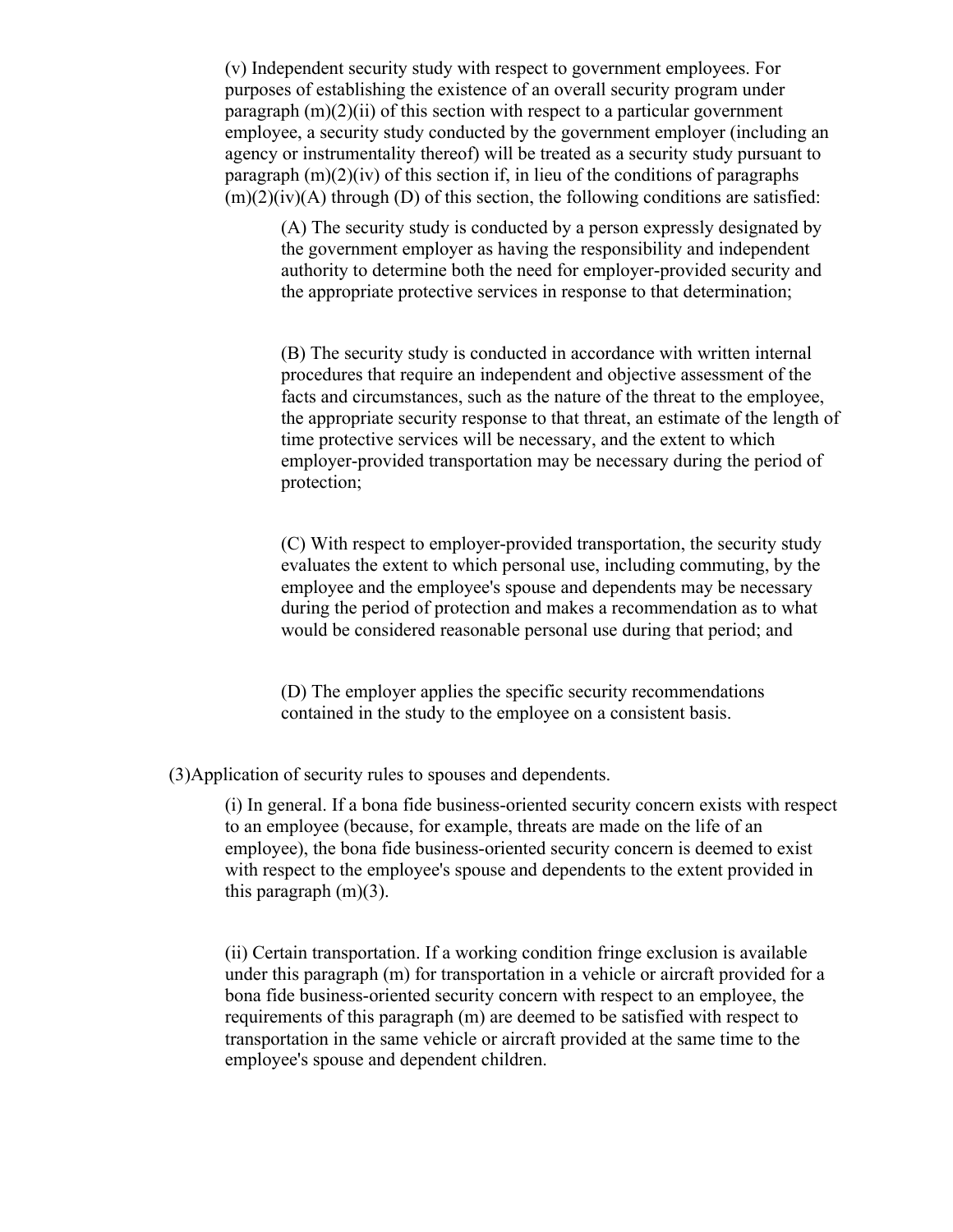(iii) Other. Except as provided in paragraph  $(m)(3)(ii)$  of this section, a bona fide business oriented security concern is deemed to exist for the spouse and dependent children of the employer only if the requirements of paragraph  $(m)(2)(iii)$  or (iv) of this section are applied independently to such spouse and dependent children.

(iv) Spouses and dependents of government employees. The security rules of this paragraph (m)(3) apply to the spouse and dependents of a government employee. However, the value of local vehicle transportation provided to the government employee's spouse and dependents for personal purposes, other than commuting, during the period that a bona fide business-oriented security concern exists with respect to the government employee will not be included in the government employee's gross income if the personal use is determined to be reasonable and necessary by the security study described in paragraph  $(m)(2)(v)$  of this section.

(4)Working condition safe harbor for travel on employer-provided aircraft. Under the safe harbor rule of this paragraph  $(m)(4)$ , if, for a bona fide business-oriented security concern, the employer requires that an employee travel on an employer-provided aircraft for a personal trip, the employer and the employee may exclude from the employee's gross income, as a working condition fringe, the excess value of the aircraft trip over the safe harbor airfare without having to show what method of transportation the employee would have flown but for the bona fide business-oriented security concern. For purposes of the safe harbor rule of this paragraph  $(m)(4)$ , the value of the safe harbor airfare is determined under the non-commercial flight valuation rule of §1.61-21(g) (regardless of whether the employer or employee elects to use such valuation rule) by multiplying an aircraft multiple of 200-percent by the applicable cents-per-mile rates and the number of miles in the flight and then adding the applicable terminal charge. The value of the safe harbor airfare determined under this paragraph  $(m)(4)$  must be included in the employee's income (to the extent not reimbursed by the employee) regardless of whether the employee or the employer uses the special valuation rule of  $\S1.61-21(g)$ . The excess of the value of the aircraft trip over this amount may be excluded from gross income as a working condition fringe. If, for a bona fide business-oriented security concern, the employer requires that an employee's spouse and dependents travel on an employerprovided aircraft for a personal trip, the special rule of this paragraph (m)(4) is available to exclude the excess value of the aircraft trips over the safe harbor airfares.

(5)Bodyguard/chauffeur provided for a bona fide business-oriented security concern. If an employer provides an employee with vehicle transportation and a bodyguard/chauffeur for a bona fide business-oriented security concern, and but for the bona fide businessoriented security concern the employee would not have had a bodyguard or a chauffeur, then the entire value of the services of the bodyguard/chauffeur is excludable from gross income as a working condition fringe. For purposes of this section, a bodyguard/chauffeur must be trained in evasive driving techniques. An individual who performs services as a driver for an employee is not a bodyguard/chauffeur if the individual is not trained in evasive driving techniques. Thus, no part of the value of the services of such an individual is excludable from gross income under this paragraph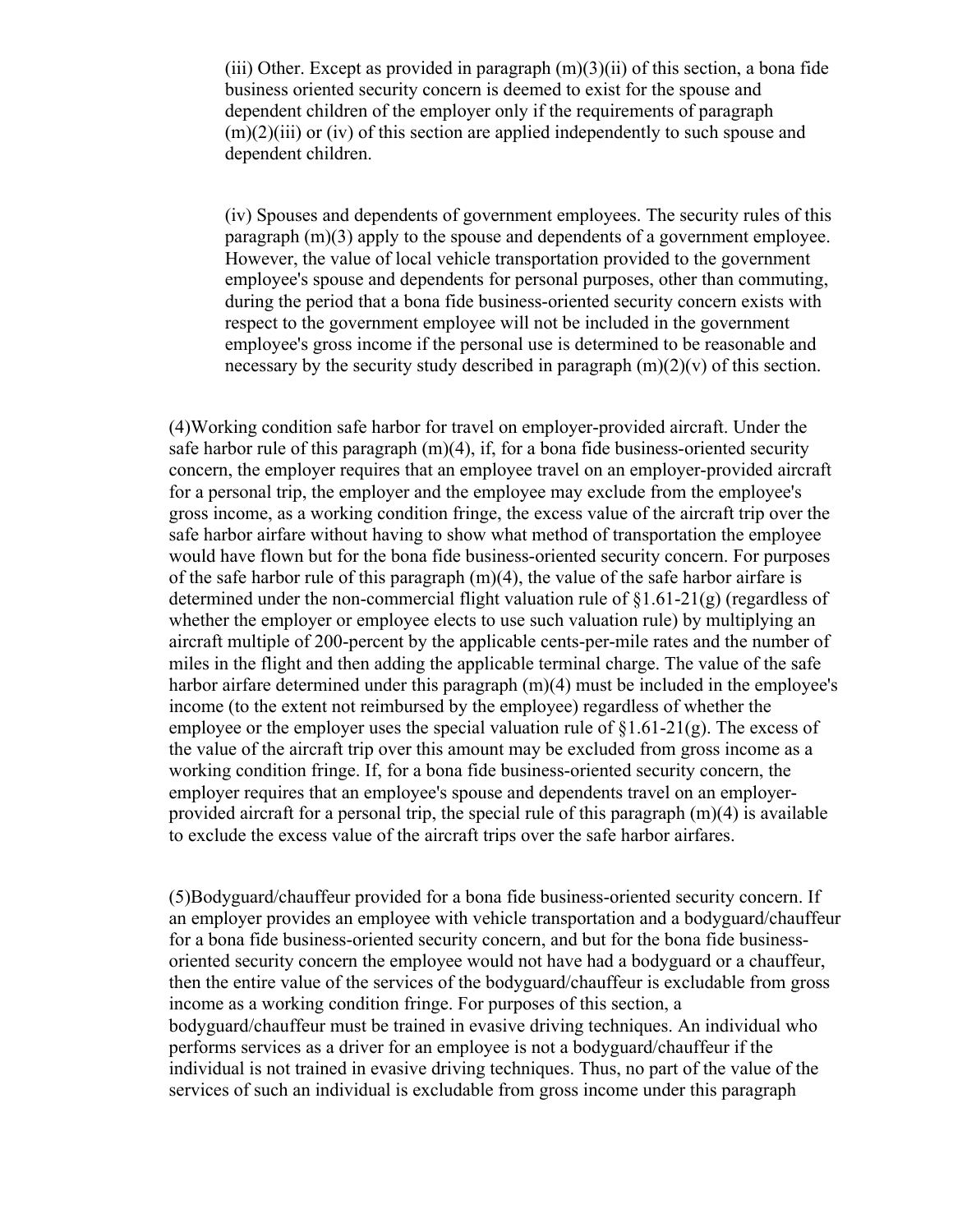$(m)(5)$ . (See paragraph  $(b)(3)$  of this section for rules relating to the determination of the working condition fringe exclusion for chauffeur services.)

(6)Special valuation rule for government employees. If transportation is provided to a government employee for commuting during the period that a bona fide business-oriented security concern under  $\S1.132-5(m)$  exists, the commuting use may be valued by reference to the values set forth in  $\S1.61-21(e)(1)(i)$  or  $(f)(3)$  (vehicle cents-per-mile or commuting valuation of \$1.50 per one-way commute, respectively) without regard to the additional requirements contained in §1.61-21(e) or (f) and is deemed to have met the requirements of  $\S1.61-21(c)$ .

(7)Government employer and employee defined. For purposes of this paragraph (m), "government employer" includes any Federal, state, or local government unit, and any agency or instrumentality thereof. A "government employee" is any individual who is employed by the government employer.

(8)Examples. The provisions of this paragraph (m) may be illustrated by the following examples:

Example (1). Assume that in response to several death threats on the life of A, the president of X a multinational company, X establishes an overall security program for A, including an alarm system at A's home and guards at A's workplace, the use of a vehicle that is specially equipped with alarms, bulletproof glass, and armor plating, and a bodyguard/chauffeur. Assume further that A is driven for both personal and business reasons in the vehicle. Also, assume that but for the bona fide business-oriented security concerns, no part of the overall security program would have been provided to A. With respect to the transportation provided for security reasons, A may exclude as a working condition fringe the value of the special security features of the vehicle and the value attributable to the bodyguard/chauffeur. Thus, if the value of the specially equipped vehicle is \$40,000, and the value of the vehicle without the security features is \$25,000, A may determine A's inclusion in income attributable to the vehicle as if the vehicle were worth \$25,000. A must include in income the value of the availability of the vehicle for personal use.

Example (2). Assume that B is the chief executive officer of Y, a multinational corporation. Assume further that there have been kidnapping attempts and other terrorist activities in the foreign countries in which B performs services and that at least some of such activities have been directed against B or similarly situated employees. In response to these activities, Y provides B with an overall security program, including an alarm system at B's home and bodyguards at B's workplace, a bodyguard/chauffeur, and a vehicle specially designed for security during B's overseas travels. In addition, assume that Y requires B to travel in Y's airplane for business and personal trips taken to, from, and within these foreign countries. Also, assume that but for bona fide business-oriented security concerns, no part of the overall security program would have been provided to B. B may exclude as a working condition fringe the value of the special security features of the automobile and the value attributable to the bodyguards and the bodyguard/chauffeur. B may also exclude the excess, if any, of the value of the flights over the amount A would have paid for the same mode of transportation but for the security concerns. As an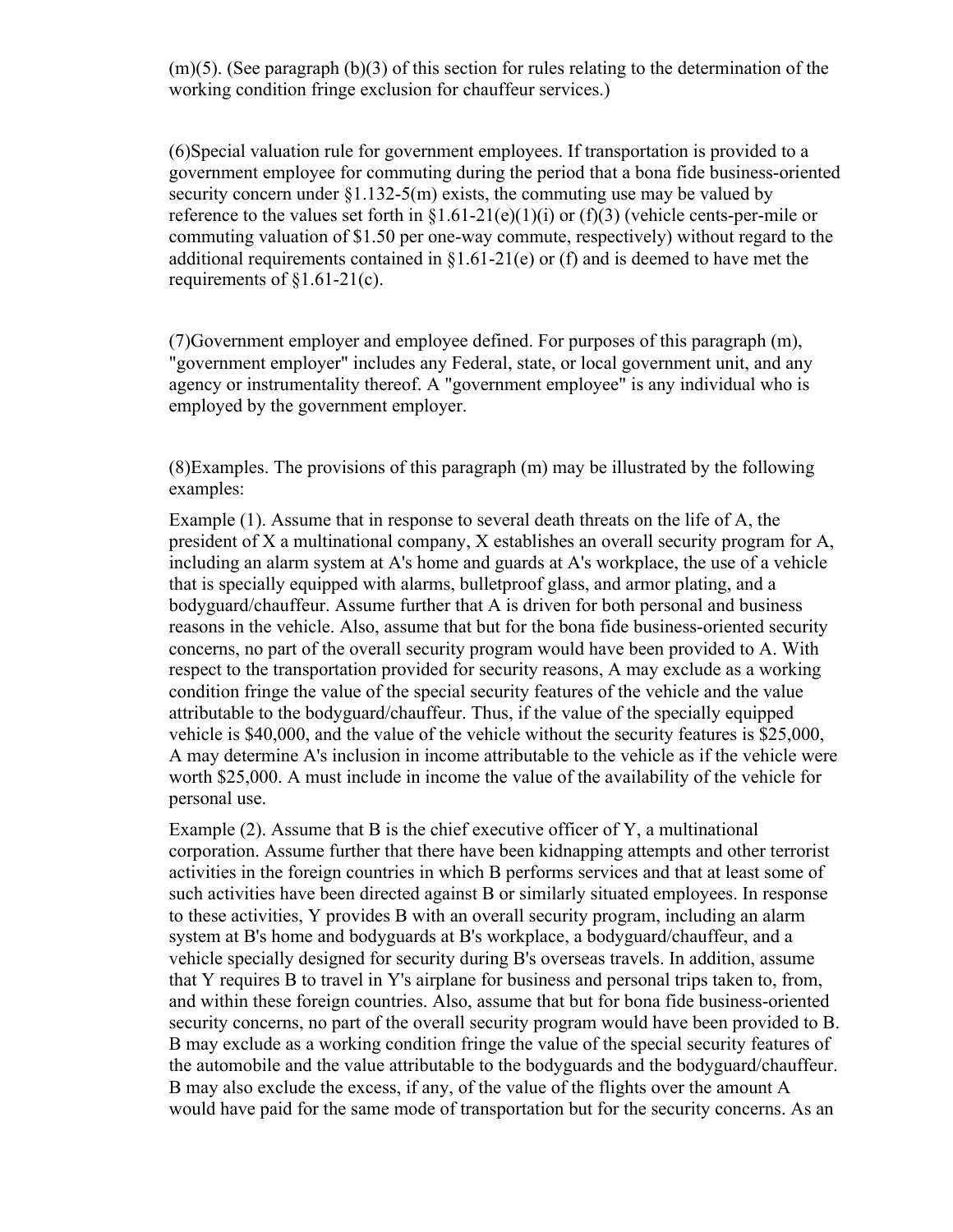alternative to the preceding sentence, B may use the working condition safe harbor described in paragraph (m)(4) of this section and exclude as a working condition fringe the excess, if any, of the value of personal flights in the Y airplane over the safe harbor airfare determined under the method described in paragraph  $(m)(4)$  of this section. If this alternative is used, B must include in income the value of the availability of the vehicle for personal use and the value of the safe harbor.

Example (3). Assume the same facts as in example (2) except that Y also requires B to travel in Y's airplane within the United States, and provides B with a chauffeur-driven limousine for business and personal travel in the United States. Assume further that Y also requires B's spouse and dependents to travel in Y's airplane for personal flights in the United States. If no bona fide business-oriented security concern exists with respect to travel in the United States, B may not exclude from income any portion of the value of the availability of the chauffeur or limousine for personal use in the United States. Thus, B must include in income the value of the availability of the vehicle and chauffeur for personal use. In addition, B may not exclude any portion of the value attributable to personal flights by B or B's spouse and dependents on Y's airplane. Thus, B must include in income the value attributable to the personal use of Y's airplane. See section 1.61-21 for rules relating to the valuation of an employer-provided vehicle and chauffeur, and personal flights on employer-provided airplanes.

Example (4). Assume that company Z retains an independent security consultant to perform a security study with respect to its chief executive officer. Assume further that, based on an objective assessment of the facts and circumstances, the security consultant reasonably recommends that 24-hour protection is not necessary but that the employee be provided security at his workplace and for ground transportation, but not for air transportation. If company Z follows the recommendations on a consistent basis, an overall security program will be deemed to exist with respect to the workplace and ground transportation security only.

Example (5). Assume the same facts as in example (4) except that company Z only provides the employee security while commuting to and from work, but not for any other ground transportation. Because the recommendations of the independent security study are not applied on a consistent basis, an overall security program will not be deemed to exist. Thus, the value of commuting to and from work is not excludable from income. However, the value of a bodyguard with professional security training who does not provide chauffeur or other personal services to the employee or any member of the employee's family may be excludable as a working condition fringe if such expense would be otherwise allowable as a deduction by the employee under section 162 or 167.

Example (6). J is a United States District Judge. At the beginning of a 3-month criminal trial in J's court, a member of J's family receives death threats. M, the division (within government agency W) responsible for evaluating threats and providing protective services to the Federal judiciary, directs its threat analysis unit to conduct a security study with respect to J and J's family. The study is conducted pursuant to internal written procedures that require an independent and objective assessment of any threats to members of the federal judiciary and their families, a statement of the requisite security response, if any, to a particular threat (including the form of transportation to be furnished to the employee as part of the security program), and a description of the circumstances under which local transportation for the employee and the employee's spouse and dependents may be necessary for personal reasons during the time protective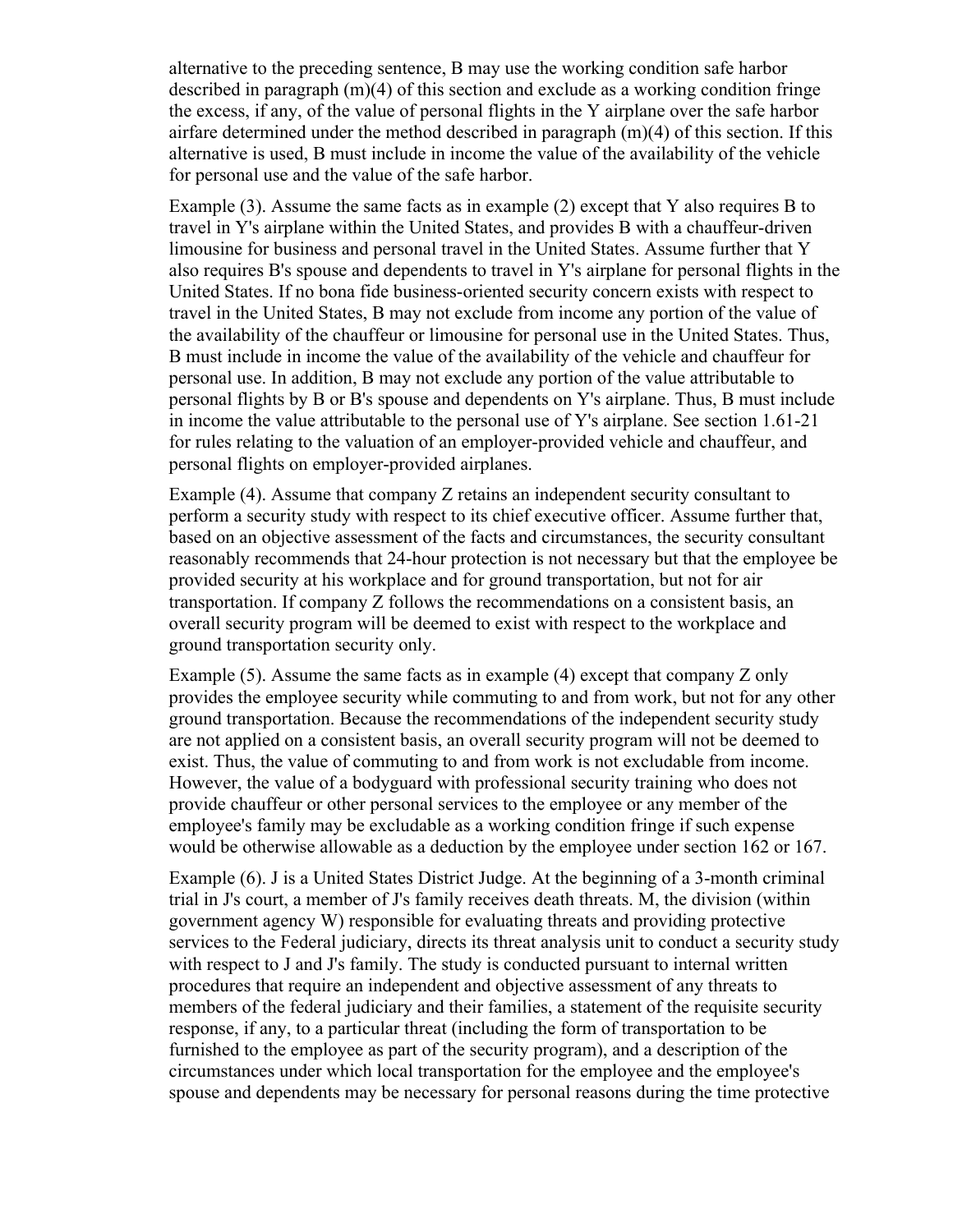services are provided. M's study concludes that a bona fide business-oriented security concern exists with respect to J and J's family and determines that 24-hour protection of J and J's family is not necessary, but that protection is necessary during the course of the criminal trial whenever J or J's family is away from home. Consistent with that recommendation, J is transported every day in a government vehicle for both personal and business reasons and is accompanied by two bodyguard/chauffeurs who have been trained in evasive driving techniques. In addition, J's spouse is driven to and from work and J's children are driven to and from school and occasional school activities. Shortly after the trial is concluded, M's threat analysis unit determines that J and J's family no longer need special protection because the danger posed by the threat no longer exists and, accordingly, vehicle transportation is no longer provided. Because the security study conducted by M complies with the conditions of  $\S1.132-5(m)(2)(v)$ , M has satisfied the requirement for an independent security study and an overall security program with respect to J is deemed to exist. Thus, with respect to the transportation provided for security concerns, J may exclude as a working condition fringe the value of any special security features of the government vehicle and the value attributable to the two bodyguard/chauffeurs. See Example (1) of this paragraph (m)(8). The value of vehicle transportation provided to J and J's family for personal reasons, other than commuting, may also be excluded during the period of protection, because its provision was consistent with the recommendation of the security study.

Example (7). Assume the same facts as in Example (6) and that J's one-way commute between home and work is 10 miles. Under paragraph (m)(6) of this section, the Federal government may value transportation provided to J for commuting purposes pursuant to the value set forth in either the vehicle cents-per-mile rule of §1.61-21(e) or the commuting valuation rule of §1.61-21(f). Because the commuting valuation rule yields the least amount of taxable income to J under the circumstances, W values the transportation provided to J for commuting at \$1.50 per one-way commute, even though J is a control employee within the meaning of  $\S1.61-21(f)(6)$ .

## (n)Product testing.

(1)In general. The fair market value of the use of consumer goods, which are manufactured for sale to nonemployees, for product testing and evaluation by an employee of the manufacturer outside the employer's workplace, is excludible from gross income as a working condition fringe if-

(i) Consumer testing and evaluation of the product is an ordinary and necessary business expense of the employer;

(ii) Business reasons necessitate that the testing and evaluation of the product be performed off the employer's business premises by employees (i.e., the testing and evaluation cannot be carried out adequately in the employer's office or in laboratory testing facilities);

(iii) The product is furnished to the employee for purposes of testing and evaluation;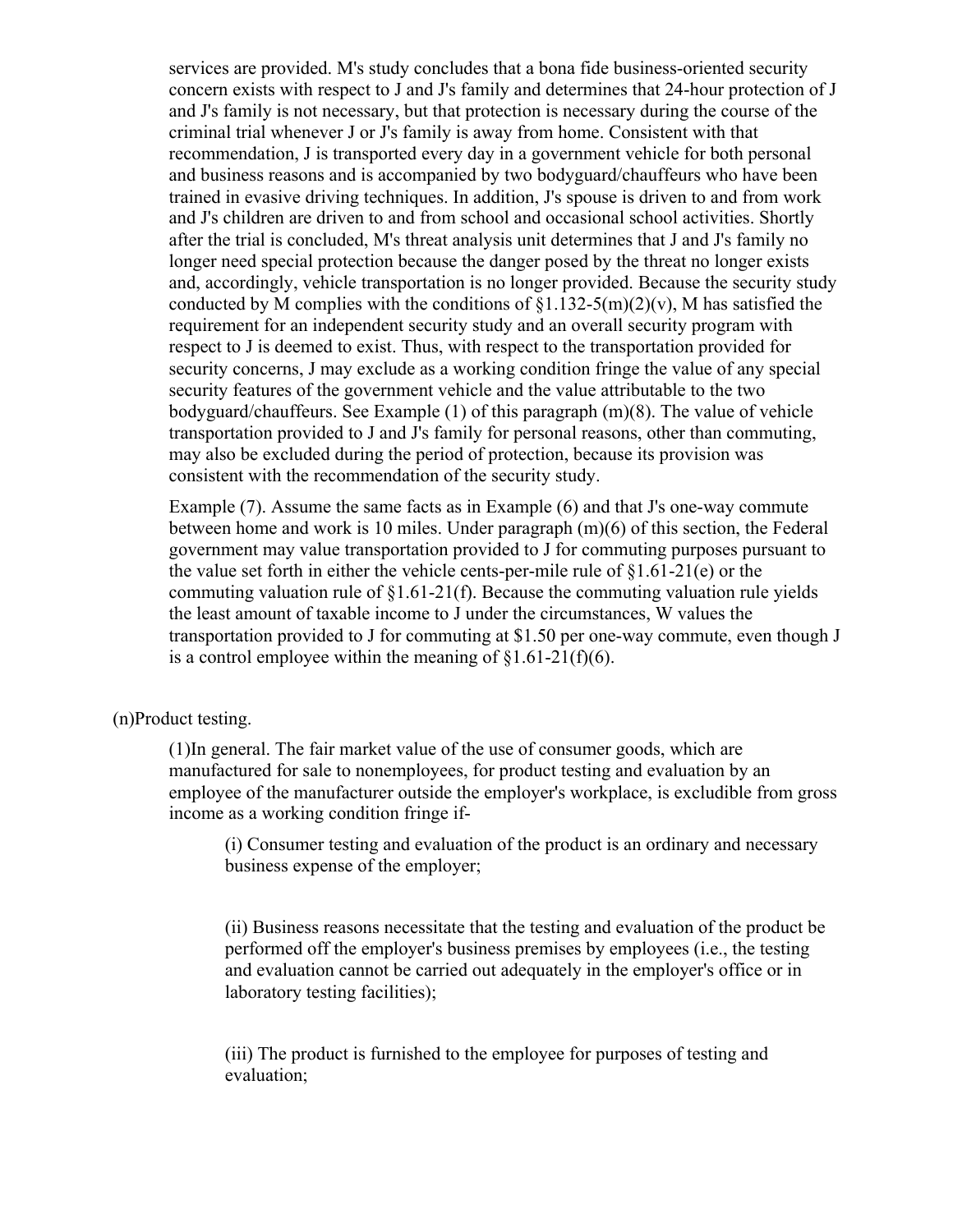(iv) The product is made available to the employee for no longer than necessary to test and evaluate its performance and (to the extent not exhausted) must be returned to the employer at completion of the testing and evaluation period;

(v) The employer imposes limits on the employee's use of the product that significantly reduce the value of any personal benefit to the employee; and

(vi) The employee must submit detailed reports to the employer on the testing and evaluation.

The length of the testing and evaluation period must be reasonable in relation to the product being tested.

(2)Employer-imposed limits. The requirement of paragraph  $(n)(1)(v)$  of this section is satisfied if-

(i) The employer places limits on the employee's ability to select among different models or varieties of the consumer product that is furnished for testing and evaluation purposes; and

(ii) The employer generally prohibits use of the product by persons other than the employee and, in appropriate cases, requires the employee, to purchase or lease at the employee's own expense the same type of product as that being tested (so that personal use by the employee's family will be limited). In addition, any charge by the employer for the personal use by an employee of a product being tested shall be taken into account in determining whether the requirement of paragraph  $(n)(1)(v)$  of this section is satisfied.

(3)Discriminating classifications. If an employer furnishes products under a testing and evaluation program only, or presumably, to certain classes of employees (such as highly compensated employees, as defined in  $\S1.132-S(g)$ , this fact may be relevant when determining whether the products are furnished for testing and evaluation purposes or for compensation purposes, unless the employer can show a business reason for the classification of employees to whom the products are furnished (e.g., that automobiles are furnished for testing and evaluation by an automobile manufacturer to its design engineers and supervisory mechanics).

(4)Factors that negate the existence of a product testing program. If an employer fails to tabulate and examine the results of the detailed reports submitted by employees within a reasonable period of time after expiration of the testing period, the program will not be considered a product testing program for purposes of the exclusion of this paragraph (n). Existence of one or more of the following factors may also establish that the program is not a bona fide product testing program for purposes of the exclusion of this paragraph (n):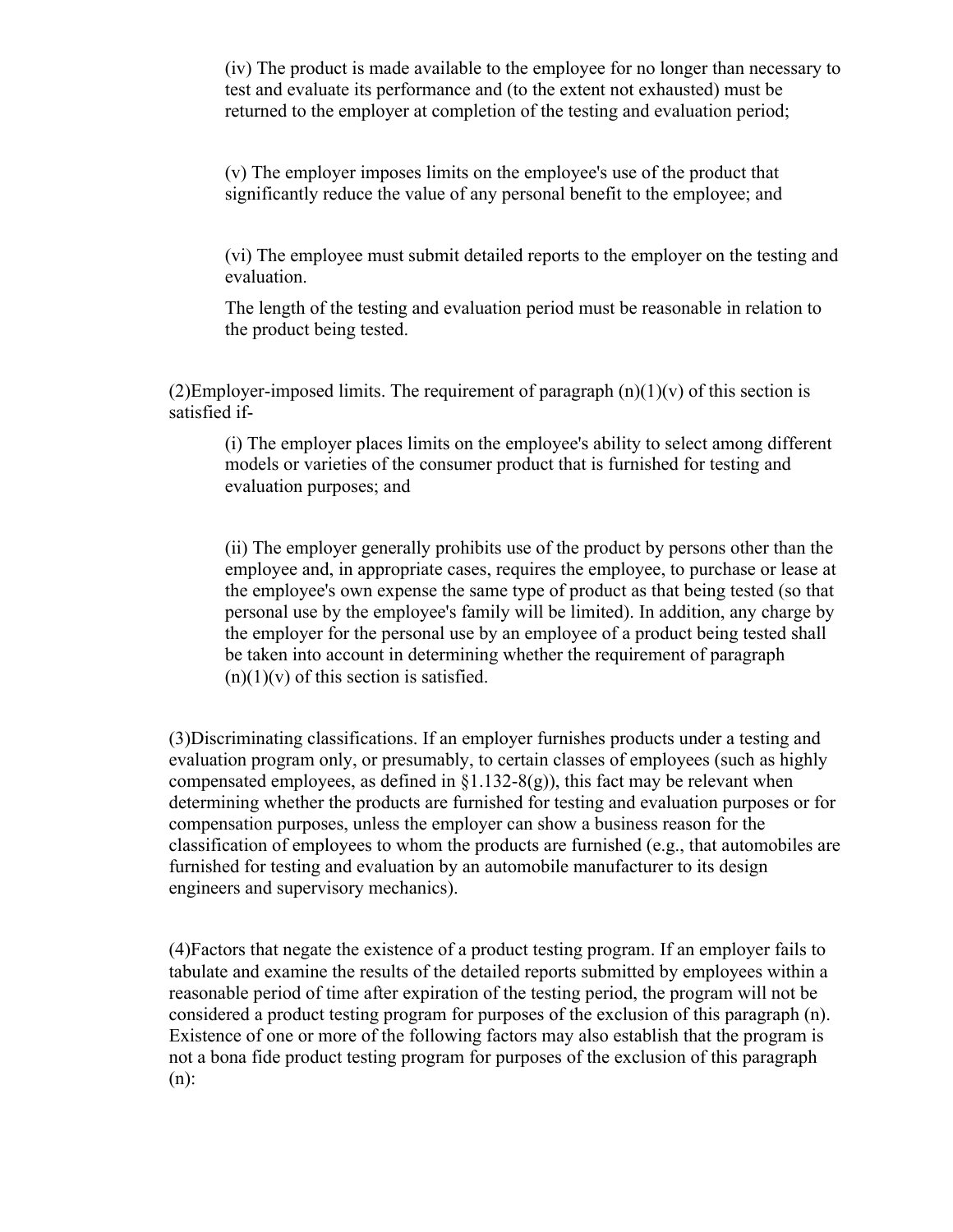(i) The program is in essence a leasing program under which employees lease the consumer goods from the employer for a fee;

(ii) The nature of the product and other considerations are insufficient to justify the testing program; or

(iii) The expense of the program outweighs the benefits to be gained from testing and evaluation.

(5)Failure to meet the requirements of this paragraph (n). The fair market value of the use of property for product testing and evaluation by an employee outside the employee's workplace, under a product testing program that does not meet all of the requirements of this paragraph (n), is not excludable from gross income as a working condition fringe under this paragraph (n).

(6)Example. The rules of this paragraph (n) may be illustrated by the following example:

Example. Assume that an employer that manufactures automobiles establishes a product testing program under which 50 of its 5,000 employees test and evaluate the automobiles for 30 days. Assume further that the 50 employees represent a fair cross-section of all of the employees of the employer, such employees submit detailed reports to the employer on the testing and evaluation, the employer tabulates and examines the test results within a reasonable time, and the use of the automobiles is restricted to the employees. If the employer imposes the limits described in paragraph (n)(2) of this section, the employees may exclude the value of the use of the automobile during the testing and evaluation period.

(o)Qualified automobile demonstration use.

(1)In general. The value of qualified automobile demonstration use is excludable from gross income as a working condition fringe. "Qualified automobile demonstration use" is any use of a demonstration automobile by a full-time automobile salesman in the sales area in which the automobile dealer's sales office is located if-

(i) Such use is provided primarily to facilitate the salesman's performance of services for the employer; and

(ii) There are substantial restrictions on the personal use of the automobile by the salesman.

(2)Full-time automobile salesman.

- (i) Defined. The term "full-time automobile salesman" means any individual who-
	- (A) Is employed by an automobile dealer;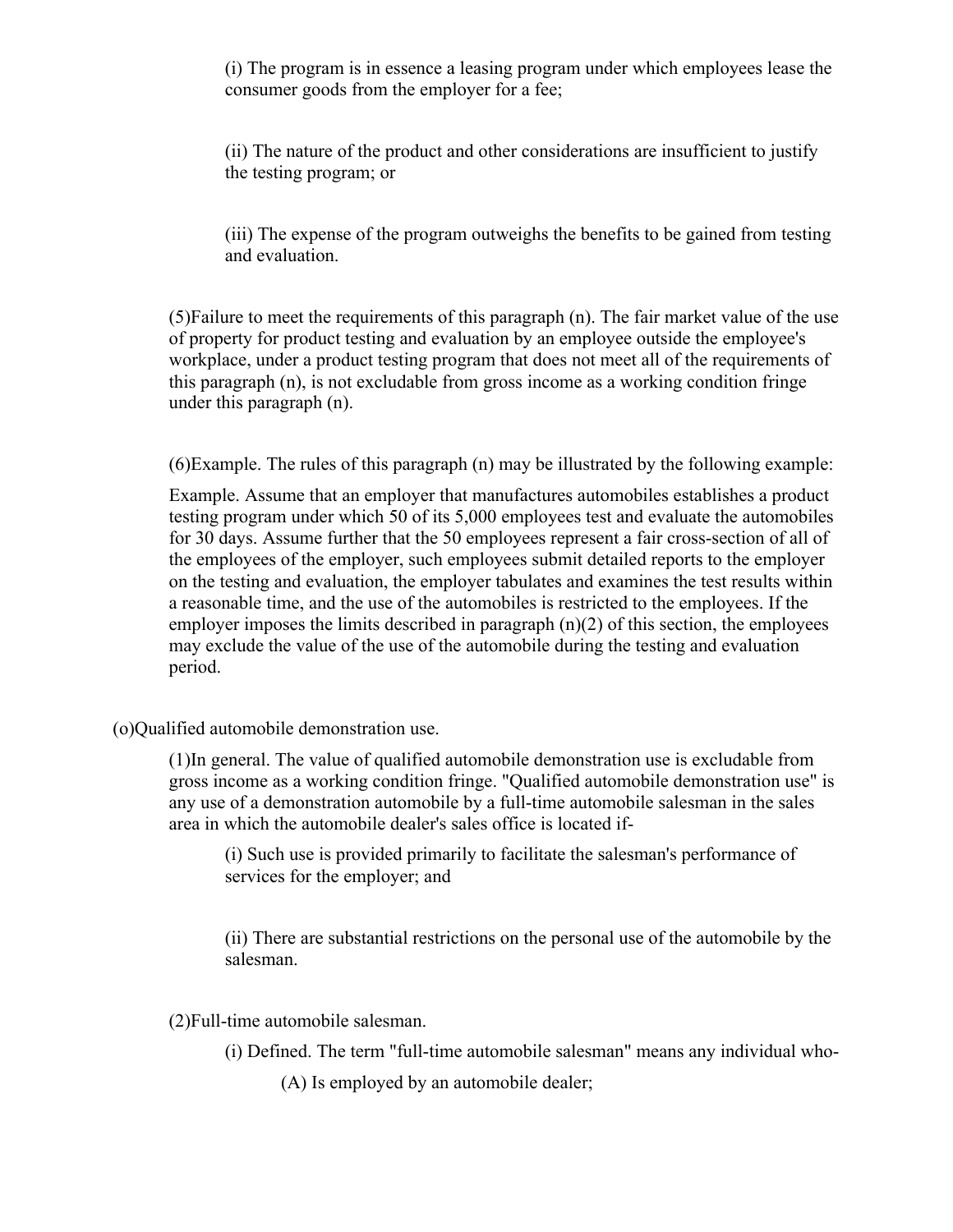(B) Customarily spends at least half of a normal business day performing the functions of a floor salesperson or sales manager;

(C) Directly engages in substantial promotion and negotiation of sales to customers;

(D) Customarily works a number of hours considered full-time in the industry (but at a rate not less than 1,000 hours per year); and

(E) Derives at least 25 percent of his or her gross income from the automobile dealership directly as a result of the activities described in paragraphs  $(o)(2)(i)(B)$  and  $(C)$  of this section.

For purposes of paragraph  $(o)(2)(i)(E)$  of this section, income is not considered to be derived directly as a result of activities described in paragraphs  $(o)(2)(i)(B)$  and (C) of this section to the extent that the income is attributable to an individual's ownership interest in the dealership. An individual will not be considered to engage in direct sales activities if the individual's sales-related activities are substantially limited to review of sales price offers from customers. An individual, such as the general manager of an automobile dealership, who receives a sales commission on the sale of an automobile is not a full-time automobile salesman unless the requirements of this paragraph  $(o)(2)(i)$  are met. The exclusion provided in this paragraph (o) is available to an individual who meets the definition of this paragraph  $(o)(2)(i)$  whether the individual performs services in addition to those described in this paragraph  $(o)(2)(i)$ . For example, an individual who is an owner of the automobile dealership but who otherwise meets the requirements of this paragraph  $(o)(2)(i)$  may exclude from gross income the value of qualified automobile demonstration use. However, the exclusion of this paragraph (o) is not available to owners of large automobile dealerships who do not customarily engage in significant sales activities.

(ii) Use by an individual other than a full-time automobile salesman. Personal use of a demonstration automobile by an individual other than a full-time automobile salesman is not treated as a working condition fringe. Therefore, any personal use, including commuting use, of a demonstration automobile by a part-time salesman, automobile mechanic, or other individual who is not a full-time automobile salesman is not "qualified automobile demonstration use" and thus not excludable from gross income. This is the case whether or not the personal use is within the sales area (as defined in paragraph (o)(5) of this section).

(3)Demonstration automobile. The exclusion provided in this paragraph (o) applies only to qualified use of a demonstration automobile. A demonstration automobile is an automobile that is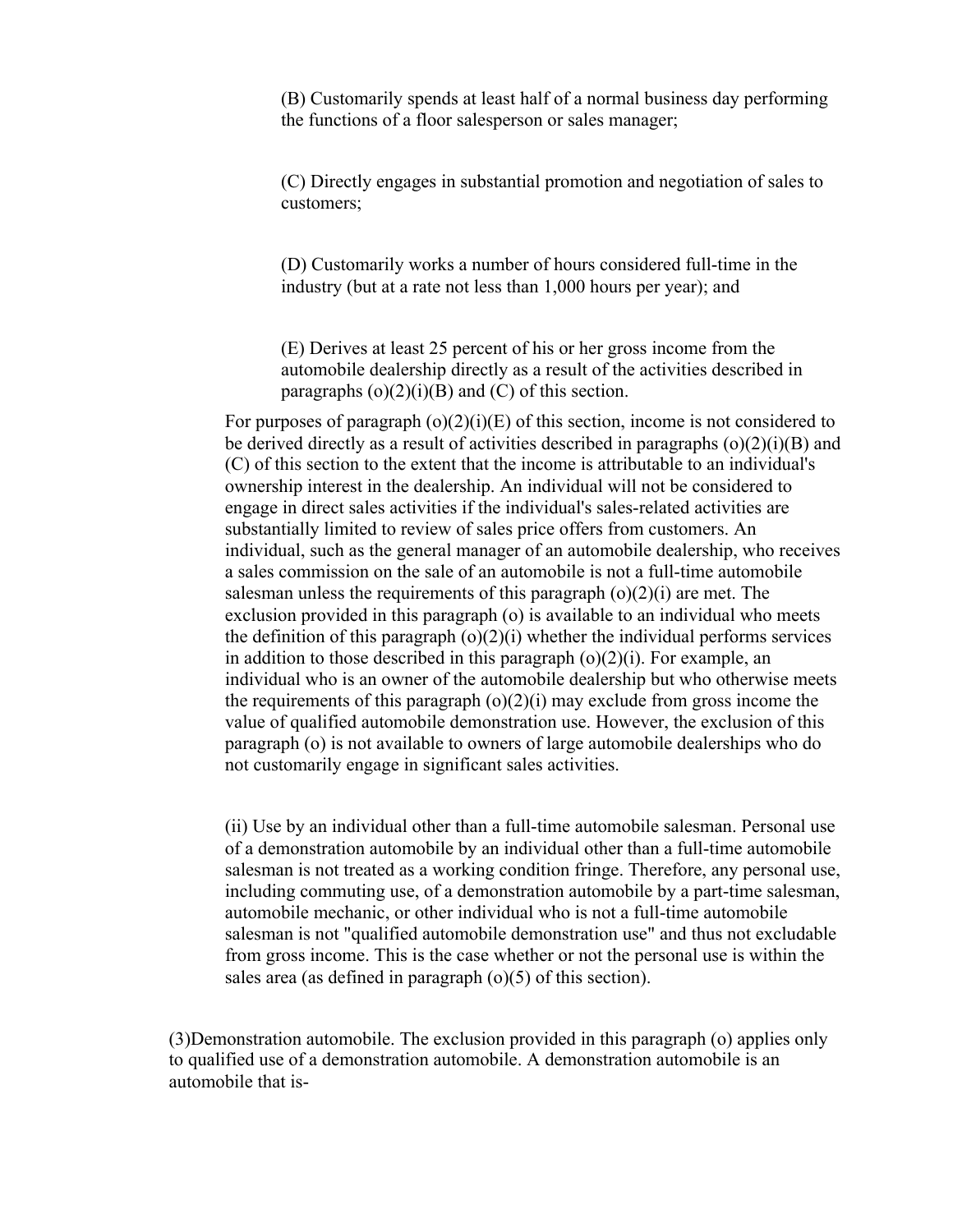(i) Currently in the inventory of the automobile dealership; and

(ii) Available for test drives by customers during the normal business hours of the employee.

(4)Substantial restrictions on personal use. Substantial restrictions on the personal use of a demonstration automobile exist when all of the following conditions are satisfied:

(i) Use by individuals other than the full-time automobile salesmen (e.g., the salesman's family) is prohibited;

(ii) Use for personal vacation trips is prohibited;

(iii) The storage of personal possessions in the automobile is prohibited; and

(iv) The total use by mileage of the automobile by the salesman outside the salesman's normal working hours is limited.

(5)Sales area.

(i) In general. Qualified automobile demonstration use consists of use in the sales area in which the automobile dealer's sales office is located. The sales area is the geographic area surrounding the automobile dealer's sales office from which the office regularly derives customers.

(ii) Sales area safe harbor. With respect to a particular full-time salesman, the automobile dealer's sales area may be treated as the area within a radius of the larger of-

(A) 75 miles or

(B) The one-way commuting distance (in miles) of the particular salesman from the dealer's sales office.

(6)Applicability of substantiation requirements of sections 162 and 274(d). Notwithstanding anything in this section to the contrary, the value of the use of a demonstration automobile may not be excluded from gross income as a working condition fringe, by either the employer or the employee, unless, with respect to the restrictions of paragraph (o)(4) of this section, the substantiation requirements of section 274(d) and the regulations thereunder are satisfied. See section 1.132-5(c) for general and safe harbor rules relating to the applicability of the substantiation requirements of section  $274(d)$ .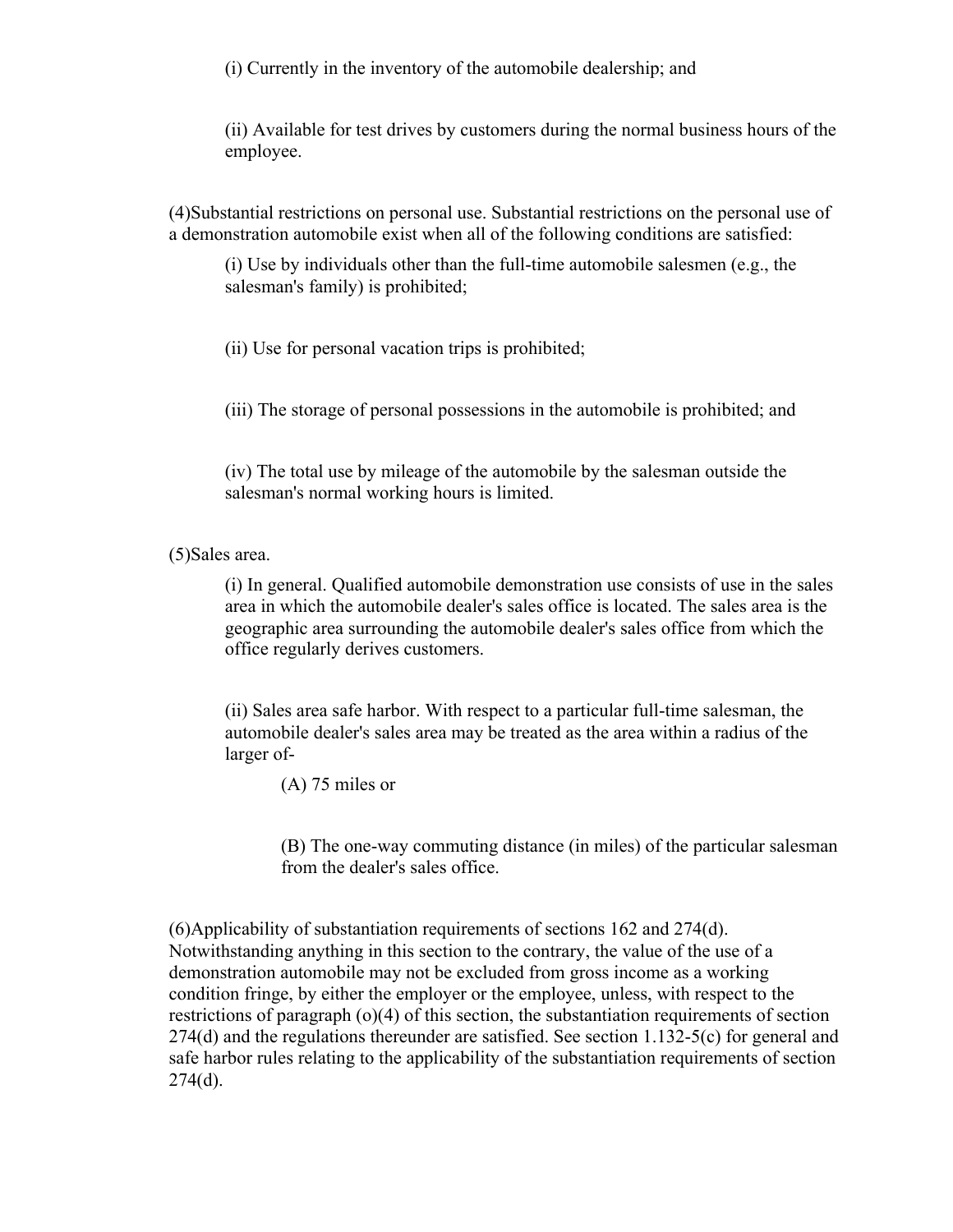(7)Special valuation rules. See  $\S1.61-21(d)(6)(ii)$  for special rules that may be used to value the availability of demonstration automobiles.

# (p)Parking.

(1)In general. The value of parking provided to an employee on or near the business premises of the employer is excludable from gross income as a working condition fringe under the special rule of this paragraph (p). If the rules of this paragraph (p) are satisfied, the value of parking is excludable from gross income whether the amount paid by the employee for parking would be deductible under section 162. The working condition fringe exclusion applies whether the employer owns or rents the parking facility or parking space.

(2)Reimbursement of parking expenses. A reimbursement to the employee of the ordinary and necessary expenses of renting a parking space on or near the business premises of the employer is excludable from gross income as a working condition fringe, if, but for the parking expense, the employee would not have been entitled to receive and retain such amount from the employer. If, however an employee is entitled to retain a general transportation allowance or a similar benefit whether or not the employee has parking expenses, no portion of that allowance is excludable from gross income under this paragraph (p) even if it is used for parking expenses.

(3)Parking on residential property. With respect to an employee, this paragraph (p) does not apply to any parking facility or space located on property owned or leased by the employee for residential purposes.

(4)Dates of applicability. This paragraph (p) applies to benefits provided before January 1, 1993. For benefits provided after December 31, 1992, see §1.132-9.

(q)Nonapplicability of nondiscrimination rules. Except to the extent provided in paragraph (n)(3) of this section (relating to discriminating classifications of a product testing program), the nondiscrimination rules of section 132(h)(1) and §1.132-8 do not apply in determining the amount, if any, of a working condition fringe.

# (r)Volunteers.

(1)In general. Solely for purposes of section 132(d) and paragraph (a)(1) of this section, a bona fide volunteer (including a director or officer) who performs services for an organization exempt from tax under section 501(a), or for a government employer (as defined in paragraph (m)(7) of this section), is deemed to have a profit motive under section 162.

(2)Limit on application of this paragraph. This paragraph (r) shall not be used to support treatment of the bona fide volunteer as having a profit motive for purposes of any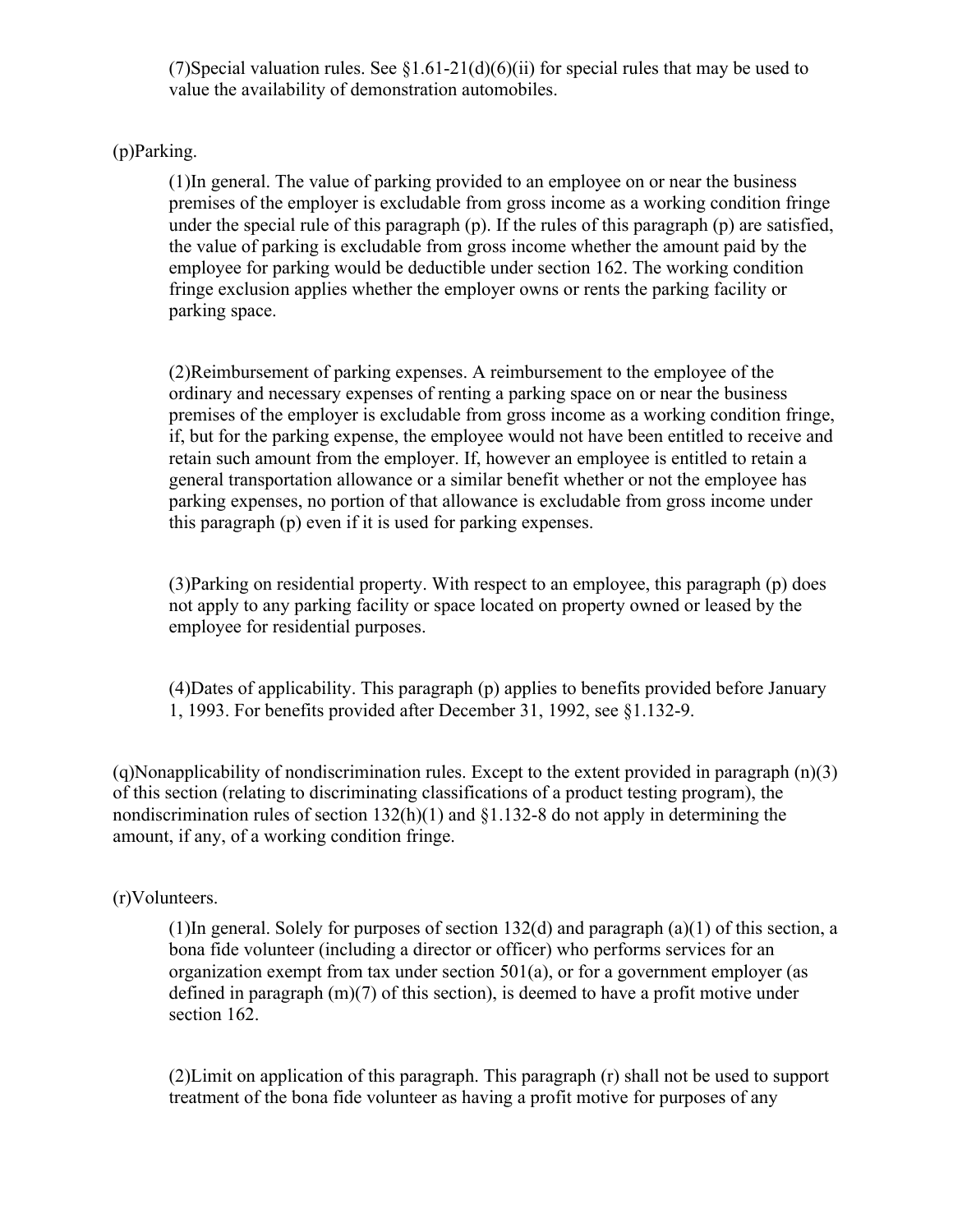provision of the Internal Revenue Code of 1986 (Code) other than section 132(d). Nothing in this paragraph (r) shall be interpreted as determining the employment status of a bona fide volunteer for purposes of any section of the Code other than section 132(d).

#### (3)Definitions.

(i) Bona fide volunteer. For purposes of this paragraph (r), an individual is considered a "bona fide volunteer" if the individual does not have a profit motive for purposes of section 162. For example, an individual is considered a "bona fide volunteer" if the total value of the benefits provided with respect to the volunteer services is substantially less than the total value of the volunteer services the individual provides to an exempt organization or government employer.

(ii) Liability insurance coverage for a bona fide volunteer. For purposes of this paragraph (r), the receipt of liability insurance coverage by a volunteer, or an exempt organization or government employer's undertaking to indemnify the volunteer for liability, does not by itself confer a profit motive on the volunteer, provided the insurance coverage or indemnification relates to acts performed by the volunteer in the discharge of duties, or the performance of services, on behalf of the exempt organization or government employer.

(4)Example. The following example illustrates the provisions of paragraph (r) of this section.

Example. A is a manager and full-time employee of P, a tax-exempt organization described in section  $501(c)(3)$ . B is a member of P's board of directors. Other than \$25 to defray expenses for attending board meetings, B receives no compensation for serving as a director and does not have a profit motive. Therefore, B is a bona fide volunteer by application of paragraph  $(r)(3)(i)$  of this section and is deemed to have a profit motive under paragraph  $(r)(1)$  of this section for purposes of section 132(d). In order to provide liability insurance coverage, P purchases a policy that covers actions arising from A's and B's activities performed as part of their duties to P. The value of the policy and payments made to or on behalf of A under the policy are excludable from A's gross income as a working condition fringe, because A has a profit motive under section 162 and would be able to deduct payments for liability insurance coverage had he paid for it himself. The receipt of liability insurance coverage by B does not confer a profit motive on B by application of paragraph  $(r)(3)(ii)$  of this section. Thus, the value of the policy and payments made to or on behalf of B under the policy are excludable from B's income as a working condition fringe. For the year in which the liability insurance coverage is provided to A and B, P may exclude the value of the benefit on the Form W-2 it issues to A or on any Form 1099 it might otherwise issue to B.

# (s)Application of section 274(a)(3).

(1)In general. If an employer's deduction under section 162(a) for dues paid or incurred for membership in any club organized for business, pleasure, recreation, or other social purpose is disallowed by section  $274(a)(3)$ , the amount, if any, of an employee's working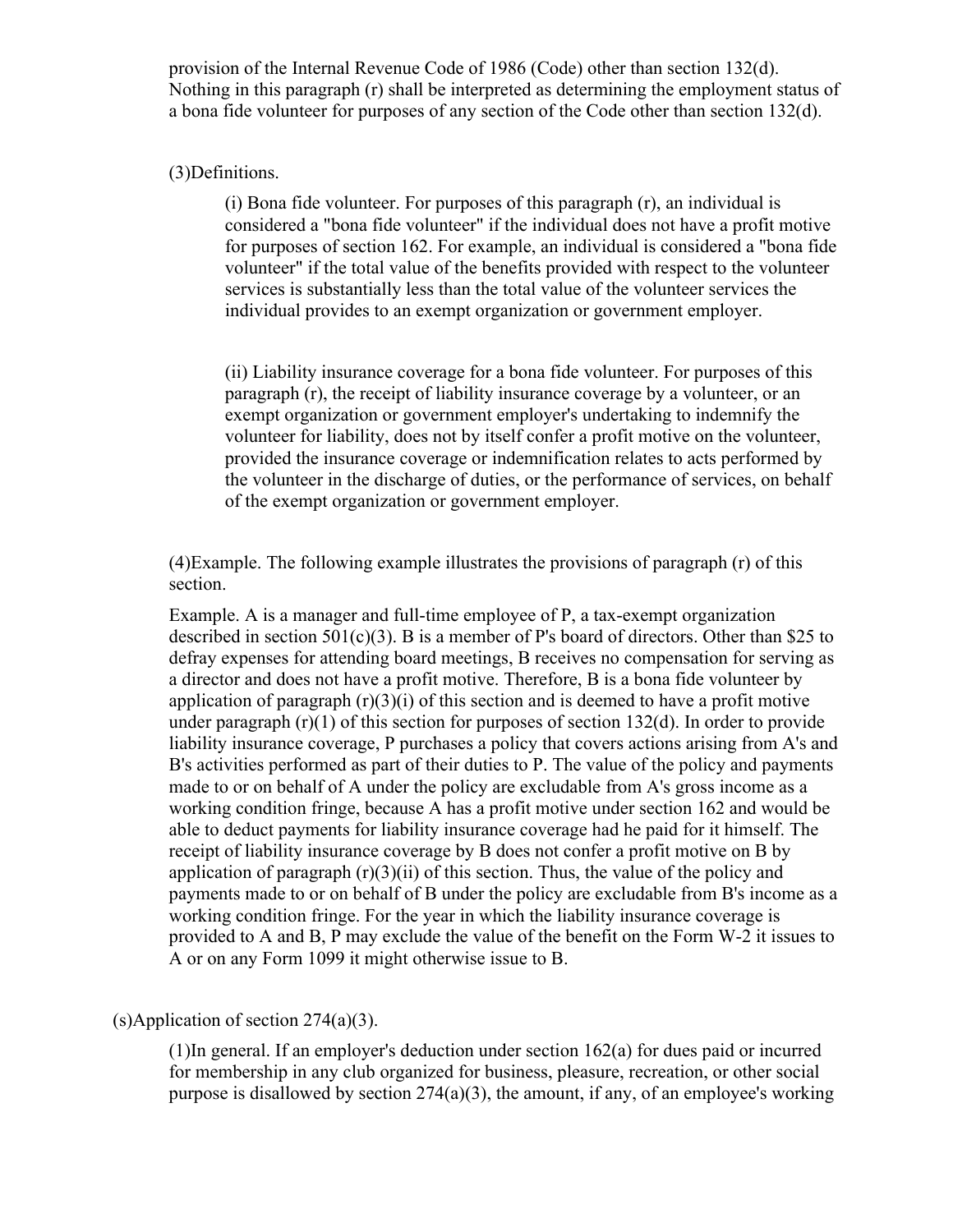condition fringe benefit relating to an employer-provided membership in the club is determined without regard to the application of section 274(a) to the employee. To be excludible as a working condition fringe benefit, however, the amount must otherwise qualify for deduction by the employee under section  $162(a)$ . If an employer treats the amount paid or incurred for membership in any club organized for business, pleasure, recreation, or other social purpose as compensation under section  $274(e)(2)$ , then the expense is deductible by the employer as compensation and no amount may be excluded from the employee's gross income as a working condition fringe benefit. See §1.274-  $2(f)(2)(iii)(A).$ 

(2)Treatment of tax-exempt employers. In the case of an employer exempt from taxation under subtitle A of the Internal Revenue Code, any reference in this paragraph (s) to a deduction disallowed by section 274(a)(3) shall be treated as a reference to the amount which would be disallowed as a deduction by section  $274(a)(3)$  to the employer if the employer were not exempt from taxation under subtitle A of the Internal Revenue Code.

#### (3)Examples. The following examples illustrate this paragraph (s):

Example (1). Assume that Company X provides Employee B with a country club membership for which it paid \$20,000. B substantiates, within the meaning of paragraph (c) of this section, that the club was used 40 percent for business purposes. The business use of the club (40 percent) may be considered a working condition fringe benefit, notwithstanding that the employer's deduction for the dues allocable to the business use is disallowed by section  $274(a)(3)$ , if X does not treat the club membership as compensation under section 274(e)(2). Thus, B may exclude from gross income \$8,000 (40 percent of the club dues, which reflects B's business use). X must report \$12,000 as wages subject to withholding and payment of employment taxes (60 percent of the value of the club dues, which reflects B's personal use). B must include \$12,000 in gross income. X may deduct as compensation the amount it paid for the club dues which reflects B's personal use provided the amount satisfies the other requirements for a salary or compensation deduction under section 162.

Example (2). Assume the same facts as Example 1 except that Company X treats the \$20,000 as compensation to B under section  $274(e)(2)$ . No portion of the \$20,000 will be considered a working condition fringe benefit because the section 274(a)(3) disallowance will apply to B. Therefore, B must include \$20,000 in gross income.

## (t)Application of section 274(m)(3).

(1)In general. If an employer's deduction under section 162(a) for amounts paid or incurred for the travel expenses of a spouse, dependent, or other individual accompanying an employee is disallowed by section  $274(m)(3)$ , the amount, if any, of the employee's working condition fringe benefit relating to the employer-provided travel is determined without regard to the application of section  $274(m)(3)$ . To be excludible as a working condition fringe benefit, however, the amount must otherwise qualify for deduction by the employee under section  $162(a)$ . The amount will qualify for deduction and for exclusion as a working condition fringe benefit if it can be adequately shown that the spouse's, dependent's, or other accompanying individual's presence on the employee's